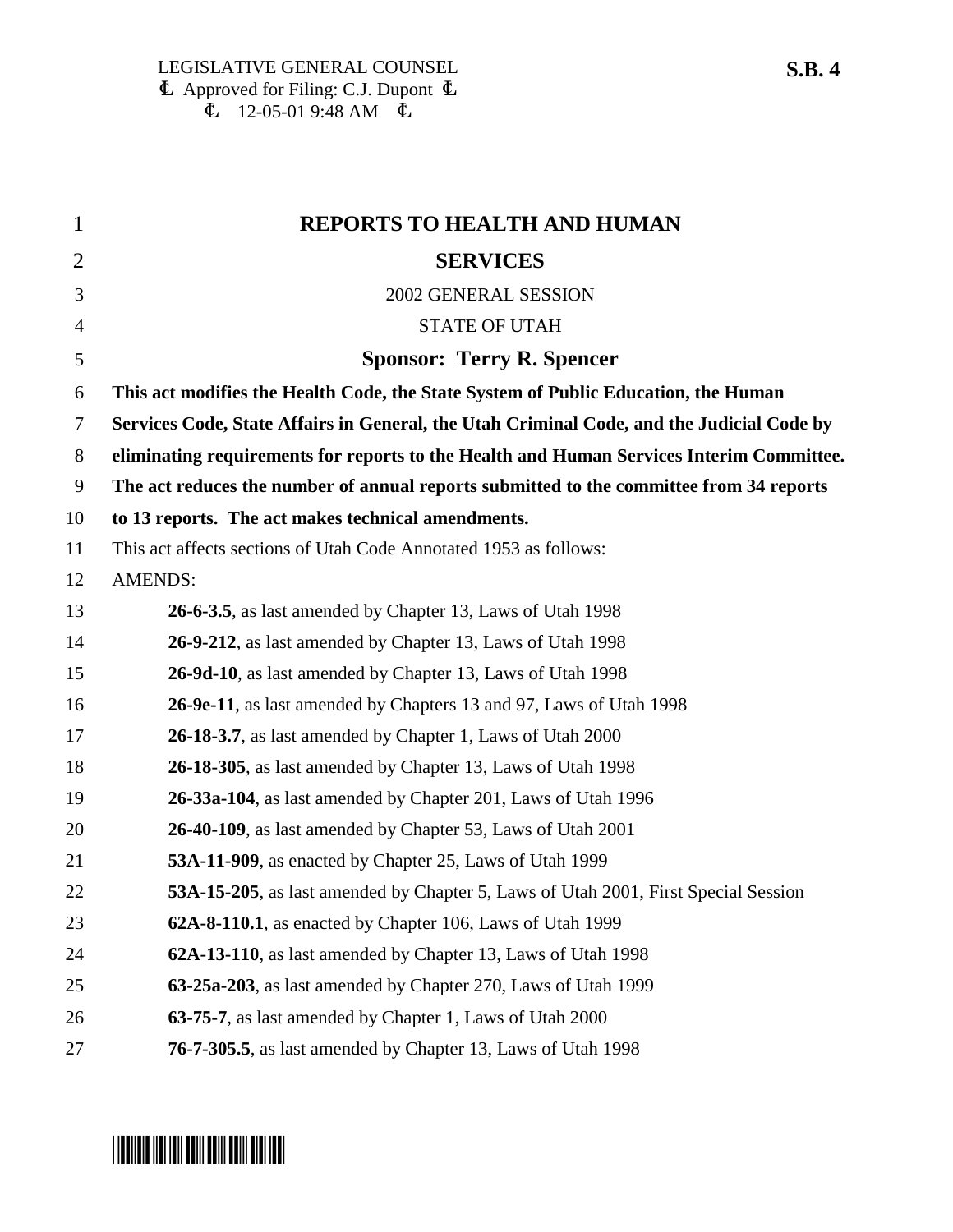| 28 | 78-3a-911, as last amended by Chapter 244, Laws of Utah 2001                                         |
|----|------------------------------------------------------------------------------------------------------|
| 29 | 78-3g-102, as last amended by Chapter 1, Laws of Utah 2000                                           |
| 30 | <b>REPEALS:</b>                                                                                      |
| 31 | 26-18-401, as last amended by Chapter 53, Laws of Utah 2001                                          |
| 32 | Be it enacted by the Legislature of the state of Utah:                                               |
| 33 | Section 1. Section 26-6-3.5 is amended to read:                                                      |
| 34 | 26-6-3.5. Reporting AIDS and HIV infection -- Anonymous testing.                                     |
| 35 | (1) Because of the nature and consequences of Acquired Immunodeficiency Syndrome and                 |
| 36 | Human Immunodeficiency Virus infection, the department shall:                                        |
| 37 | (a) require reporting of those conditions; and                                                       |
| 38 | (b) utilize contact tracing and other methods for "partner" identification and notification.         |
| 39 | The department shall, by rule, define individuals who are considered "partners" for purposes of this |
| 40 | section.                                                                                             |
| 41 | (2) (a) The requirements of Subsection (1) do not apply to seroprevalence and other                  |
| 42 | epidemiological studies conducted by the department.                                                 |
| 43 | (b) The requirements of Subsection (1) do not apply to, and anonymity shall be provided              |
| 44 | in, research studies conducted by universities or hospitals, under the authority of institutional    |
| 45 | review boards if those studies are funded in whole or in part by research grants and if anonymity    |
| 46 | is required in order to obtain the research grant or to carry out the research.                      |
| 47 | (3) For all purposes of this chapter, Acquired Immunodeficiency Syndrome and Human                   |
| 48 | Immunodeficiency Virus infection are considered communicable and infectious diseases.                |
| 49 | (4) The department may establish or allow one site or agency within the state to provide             |
| 50 | anonymous testing.                                                                                   |
| 51 | (a) The site or agency that provides anonymous testing shall maintain accurate records               |
| 52 | regarding:                                                                                           |
| 53 | (i) the number of HIV positive individuals that it is able to contact or inform of their             |
| 54 | condition;                                                                                           |
| 55 | (ii) the number of HIV positive individuals who receive extensive counseling;                        |
| 56 | (iii) how many HIV positive individuals provide verifiable information for partner                   |
| 57 | notification; and                                                                                    |
| 58 | (iv) how many cases in which partner notification is carried through.                                |
|    |                                                                                                      |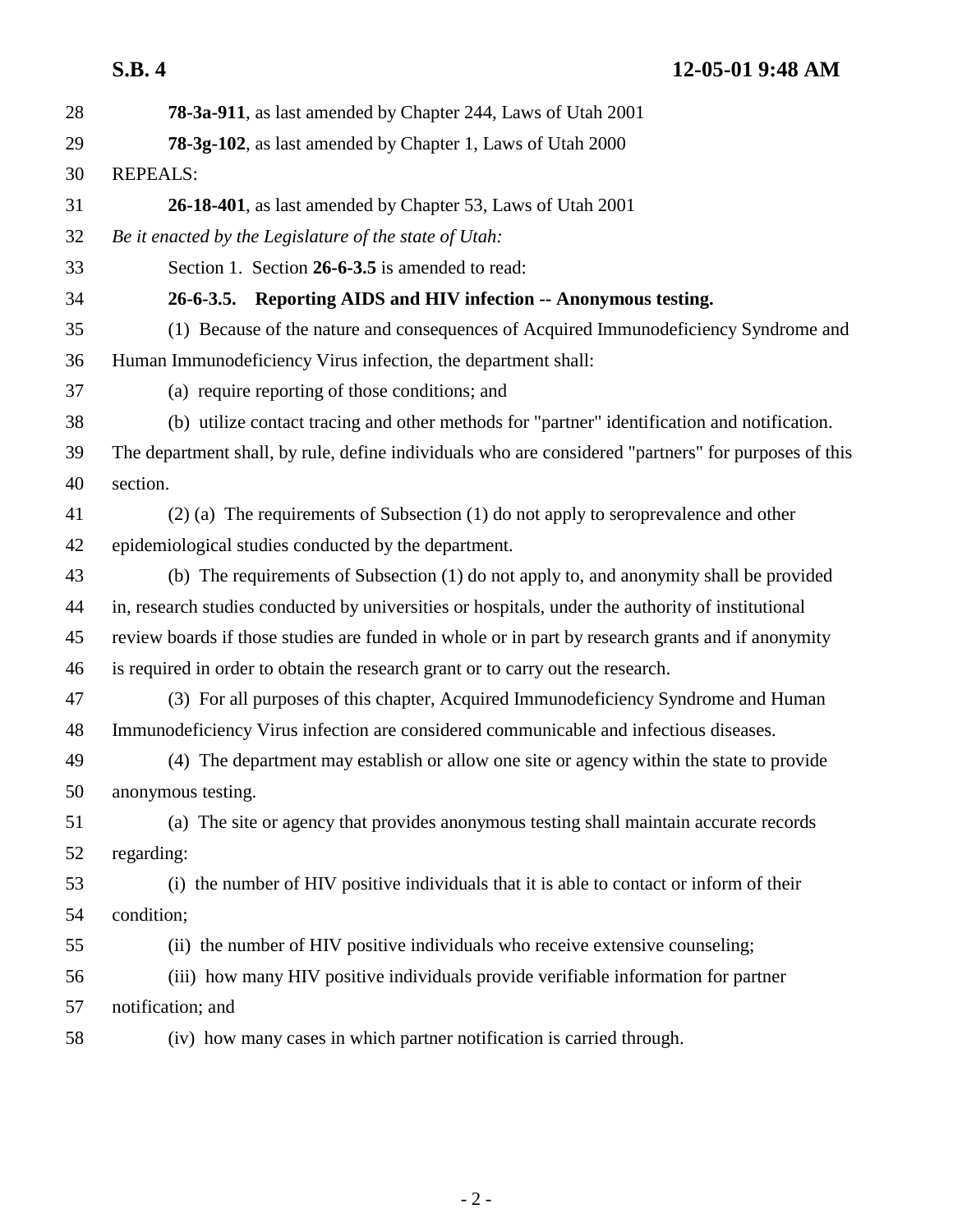| 59 | (b) A statistical report of the information maintained under Subsection $(4)(a)$ shall be            |
|----|------------------------------------------------------------------------------------------------------|
| 60 | presented to the [Health and Human Services Interim Committee] executive director of the             |
| 61 | department on an annual basis. The information collected under Subsection $(4)(a)$ and the reports   |
| 62 | required by this subsection shall be maintained and presented in such a way that no individual is    |
| 63 | identifiable.                                                                                        |
| 64 | (c) If the information and reports indicate anonymous testing is not resulting in partner            |
| 65 | notification, the department shall phase out the anonymous testing program allowed by this           |
| 66 | [subsection] section.                                                                                |
| 67 | Section 2. Section 26-9-212 is amended to read:                                                      |
| 68 | 26-9-212. Reporting.                                                                                 |
| 69 | Annually on or before August 1, the committee shall submit a written report of its activities        |
| 70 | under this part to the executive director of the department [and to the Health and Human Services    |
| 71 | Interim Committee]. The report shall include:                                                        |
| 72 | (1) the number and type of grant and scholarship recipients;                                         |
| 73 | (2) the total amount of each grant and scholarship;                                                  |
| 74 | (3) the site at which each grant recipient is practicing;                                            |
| 75 | (4) the site at which each scholarship recipient is practicing;                                      |
| 76 | (5) the number of applications filed under this part within the preceding year; and                  |
| 77 | (6) the amount of administrative expenses incurred by the committee and by the                       |
| 78 | department to provide staff support during the preceding year in carrying out the provisions of this |
| 79 | part.                                                                                                |
| 80 | Section 3. Section 26-9d-10 is amended to read:                                                      |
| 81 | 26-9d-10. Reporting.                                                                                 |
| 82 | Annually on or before August 1, the committee shall submit a written report of its activities        |
| 83 | under this chapter to the executive director of the department [and to the Health and Human          |
| 84 | Services Interim Committee]. The report shall include:                                               |
| 85 | (1) the number of grant and scholarship recipients;                                                  |
| 86 | (2) the total amount of each grant and scholarship;                                                  |
| 87 | (3) the nursing shortage area in which each grant recipient is practicing;                           |
| 88 | (4) the needed nursing specialty area in which each scholarship recipient is practicing;             |
| 89 | (5) the number of scholarship recipients who are seeking graduate education pursuant to              |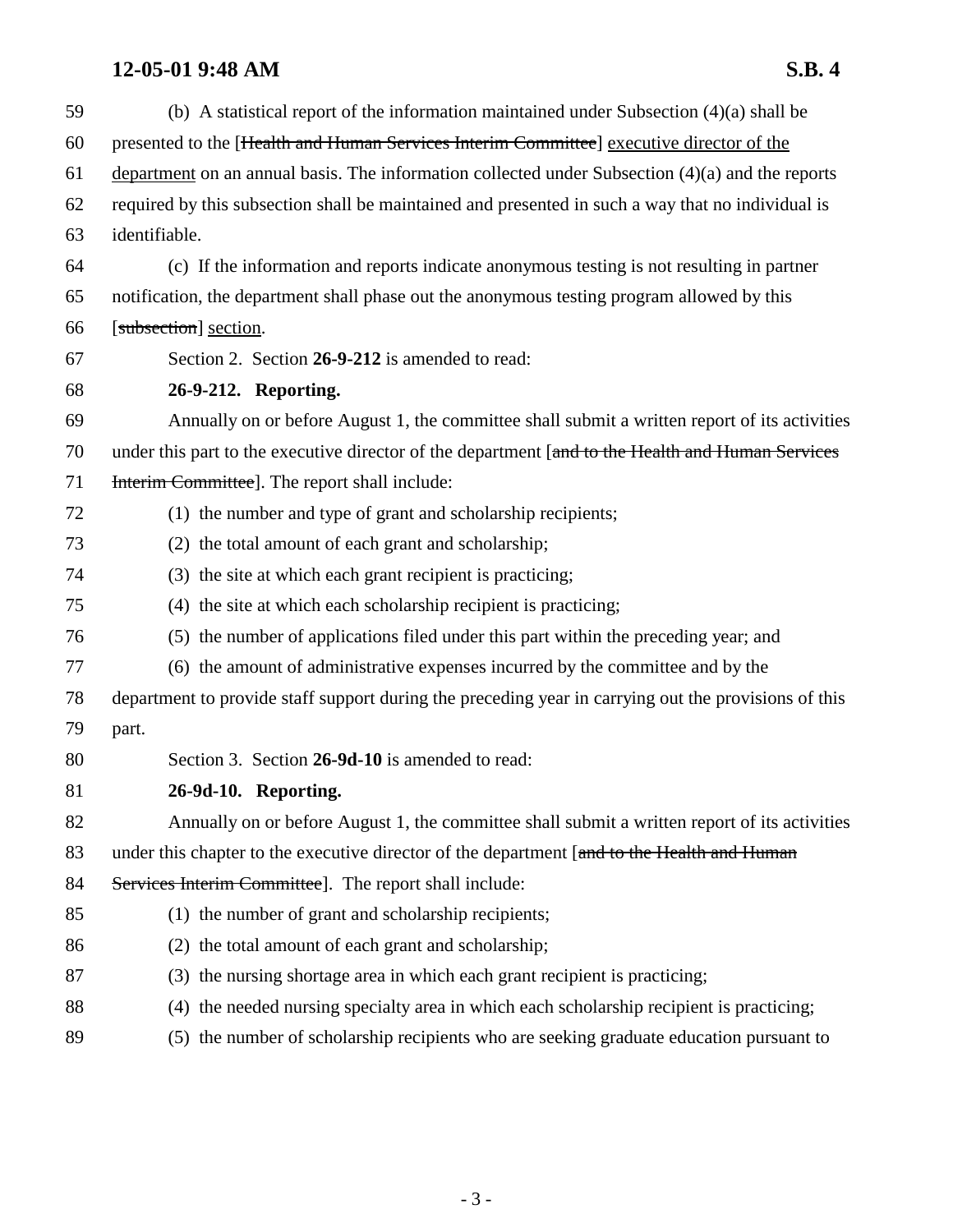| S.B.4 | 12-05-01 9:48 AM |
|-------|------------------|
|       |                  |

90 the conditions of a scholarship awarded pursuant to this chapter;

- 91 (6) the number of applications filed under this chapter within the preceding year; and
- 92 (7) the amount of administrative expenses incurred by the committee and by the
- 93 department to provide staff support during the preceding year in carrying out the provisions of this 94 chapter.
- 95 Section 4. Section **26-9e-11** is amended to read:
- 

### 96 **26-9e-11. Committee report.**

- 97 Annually on or before August 1, the committee shall submit a written report of its activities 98 under this chapter to the executive director of the department [and to the Health and Human
- 99 Services Interim Committee]. The report shall include:
- 100 (1) the number and type of loan repayment grants and scholarships, and the areas of 101 practice of the recipients;
- 102 (2) the total amount of each award;
- 103 (3) the site at which each recipient is practicing;
- 104 (4) the number of applications filed under this chapter within the preceding year;
- 105 (5) the areas designated by the committee as medically underserved urban areas;
- 106 (6) the amount of administrative expenses incurred by the committee and by the
- 107 department to provide staff support during the preceding year in carrying out the provisions of this 108 chapter;
- 109 (7) an assessment of the needs in the designated medically underserved urban areas for 110 providers, and recruitment and retention programs;
- 111 (8) the plan for addressing the assessed needs in terms of recruitment and retention of 112 health care providers;
- 113 (9) the location and type of education program where each scholarship recipient is 114 receiving training;
- 115 (10) the location and professional activities of former award recipients, if known; and
- 116 (11) other information that the department considers beneficial or the committee requests 117 in evaluating the activities authorized under this chapter.
- 118 Section 5. Section **26-18-3.7** is amended to read:
- 119 **26-18-3.7. Prepaid health care delivery systems.**
- 120 (1) (a) Before July 1, 1996, the division shall submit to the Health Care Financing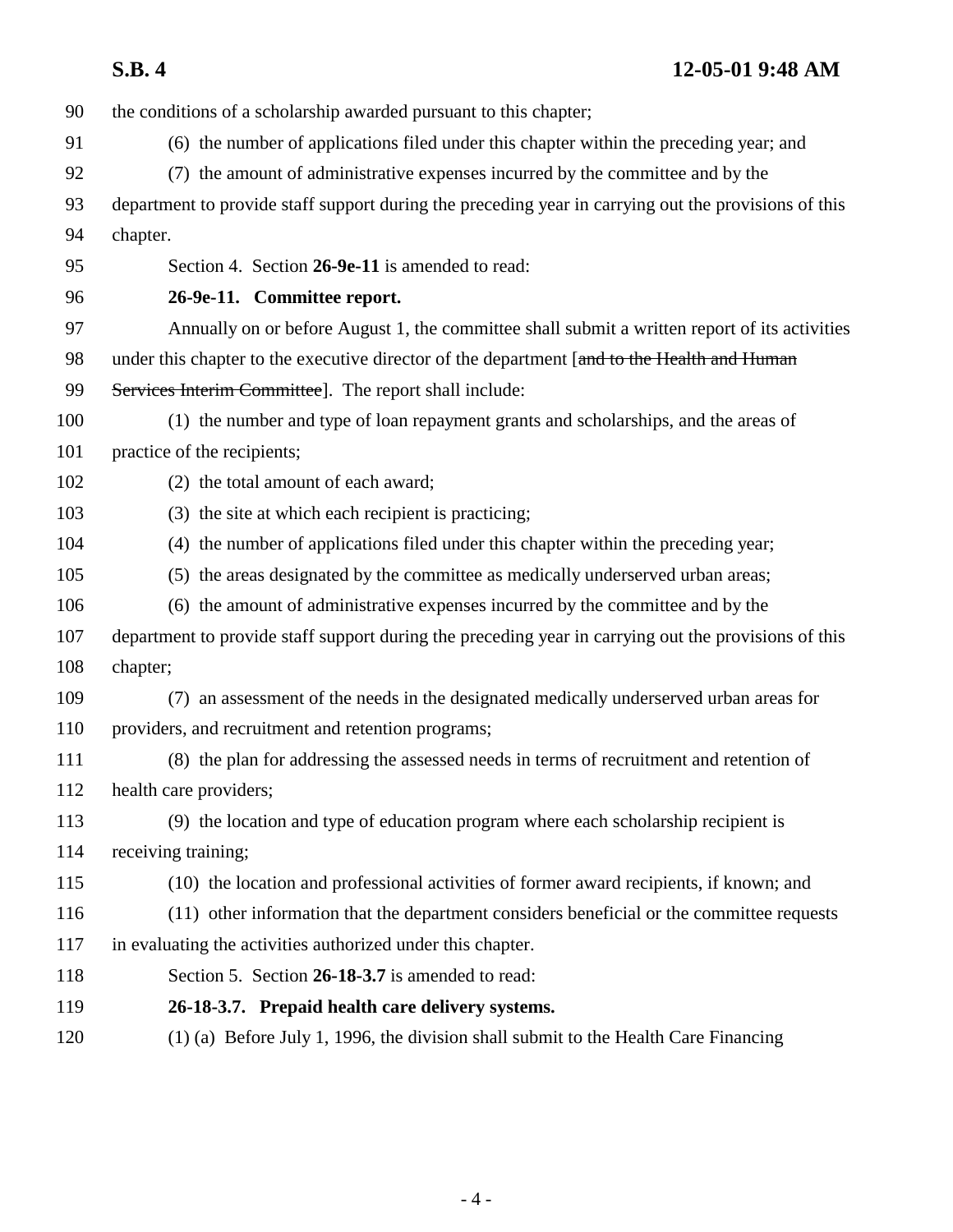| 121 | Administration within the United States Department of Health and Human Services, an                     |
|-----|---------------------------------------------------------------------------------------------------------|
| 122 | amendment to the state's freedom of choice waiver. That amendment shall provide that the                |
| 123 | following persons who are eligible for services under the state plan for medical assistance, who        |
| 124 | reside in Salt Lake, Utah, Davis, or Weber counties, shall enroll in the recipient's choice of a health |
| 125 | care delivery system that meets the requirements of Subsection (2):                                     |
| 126 | (i) by July 1, 1994, 40% of eligible persons;                                                           |
| 127 | (ii) by July 1, 1995, 65% of eligible persons; and                                                      |
| 128 | (iii) by July 1, 1996, 100% of eligible persons.                                                        |
| 129 | (b) The division may not enter into any agreements with mental health providers that                    |
| 130 | establish a prepaid capitated delivery system for mental health services that were not in existence     |
| 131 | prior to July 1, 1993, until the application of the Utah Medicaid Hospital Provider Temporary           |
| 132 | Assessment Act with regard to a specialty hospital as defined in Section 26-21-2 that may be            |
| 133 | engaged exclusively in rendering psychiatric or other mental health treatment is repealed.              |
| 134 | (c) The following are exempt from the requirements of Subsection $(1)(a)$ :                             |
| 135 | (i) persons who:                                                                                        |
| 136 | (A) receive medical assistance for the first time after July 1, 1996;                                   |
| 137 | (B) have a mental illness, as that term is defined in Section 62A-12-202; and                           |
| 138 | (C) are receiving treatment for that mental illness. The division, when appropriate, shall              |
| 139 | enroll these persons in a health care delivery system that meets the requirements of this section;      |
| 140 | (ii) persons who are institutionalized in a facility designated by the division as a nursing            |
| 141 | facility or an intermediate care facility for the mentally retarded; or                                 |
| 142 | (iii) persons with a health condition that requires specialized medical treatment that is not           |
| 143 | available from a health care delivery system that meets the requirements of this section.               |
| 144 | (2) In submitting the amendment to the state's freedom of choice waiver under Subsection                |
| 145 | (1), the division shall ensure that the proposed health care delivery systems have at least the         |
| 146 | following characteristics, so that the system:                                                          |
| 147 | (a) is financially at risk, for a specified continuum of health care services, for a defined            |
| 148 | population, and has incentives to balance the patient's need for care against the need for cost         |
| 149 | control;                                                                                                |
| 150 | (b) follows utilization and quality controls developed by the department;                               |
| 151 | (c) is encouraged to promote the health of patients through primary and preventive care;                |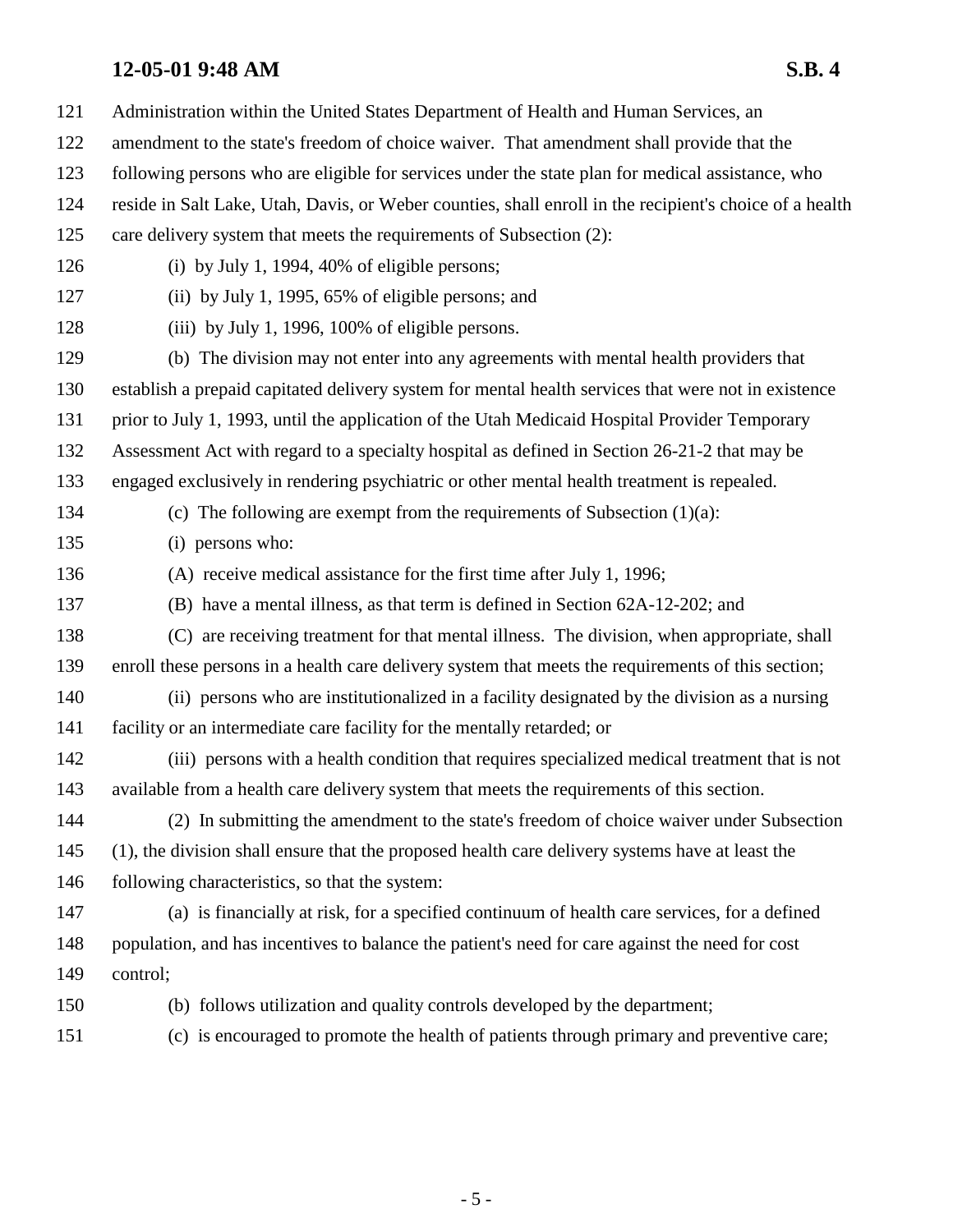152 (d) coordinates care to avoid unnecessary duplication and services; 153 (e) conserves health care resources; and 154 (f) if permissible under the waiver, utilizes private insurance plans including health 155 maintenance organizations and other private health care delivery organizations. 156 (3) Subsection (2) does not prevent the division from contracting with other health care 157 delivery organizations if the division determines that it is advantageous to do so. 158 (4) Health care delivery systems that meet the requirements of this section may provide 159 all services otherwise available under the state plan for medical assistance, except prescribed 160 drugs. 161 (5) The division shall periodically report to the [Health and Human Services Interim 162 <del>Committee</del>] executive director of the department regarding the development and implementation 163 of the amendment to the state's freedom of choice waiver required under this section. 164 Section 6. Section **26-18-305** is amended to read: 165 **26-18-305. Report on implementation.** 166 The department shall [report to the Health and Human Services Interim Committee by 167 November 1, 1994, and every year thereafter] maintain an annual summary on the implementation 168 of the grant program for primary care services. The [report] summary shall include a description 169 of the scope and level of coverage provided to low-income persons by primary care grant programs 170 and by the medical assistance program established in Section 26-18-10 for the fiscal year. The 171 [report] summary shall also include recommendations to minimize the loss of revenue by hospitals 172 that serve a disproportionate share of persons under Section 26-18-10. 173 Section 7. Section **26-33a-104** is amended to read: 174 **26-33a-104. Purpose, powers, and duties of the committee.** 175 (1) The purpose of the committee is to direct a statewide effort to collect, analyze, and 176 distribute health care data to facilitate the promotion and accessibility of quality and cost-effective 177 health care and also to facilitate interaction among those with concern for health care issues. 178 (2) The committee shall: 179 (a) develop and adopt by rule, following public hearing and comment, a health data plan 180 that shall among its elements: 181 (i) identify the key health care issues, questions, and problems amenable to resolution or 182 improvement through better data, more extensive or careful analysis, or improved dissemination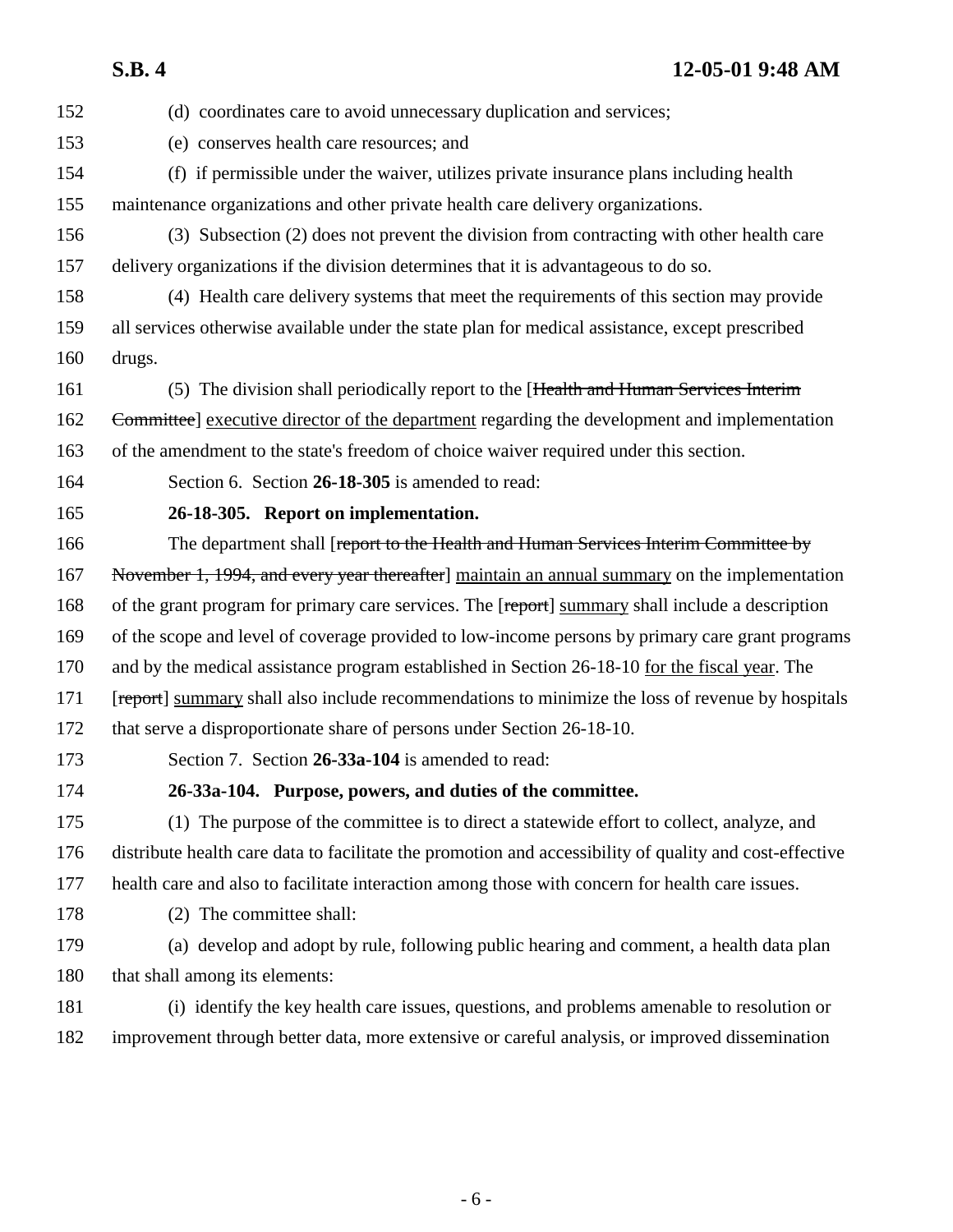183 of health data;

184 (ii) document existing health data activities in the state to collect, organize, or make 185 available types of data pertinent to the needs identified in Subsection  $(2)(a)(i)$ ;

186 (iii) describe and prioritize the actions suitable for the committee to take in response to the 187 needs identified in Subsection (2)(a)(i) in order to obtain or to facilitate the obtaining of needed 188 data, and to encourage improvements in existing data collection, interpretation, and reporting 189 activities, and indicate how those actions relate to the activities identified under Subsection  $190$   $(2)(a)(ii)$ ;

191 (iv) detail the types of data needed for the committee's work, the intended data suppliers, 192 and the form in which such data are to be supplied, noting the consideration given to the potential 193 alternative sources and forms of such data and to the estimated cost to the individual suppliers as 194 well as to the department of acquiring these data in the proposed manner; the plan shall reasonably 195 demonstrate that the committee has attempted to maximize cost-effectiveness in the data 196 acquisition approaches selected;

197 (v) describe the types and methods of validation to be performed to assure data validity 198 and reliability;

199 (vi) explain the intended uses of and expected benefits to be derived from the data 200 specified in Subsection (2)(a)(iv), including the contemplated tabulation formats and analysis 201 methods; the benefits described must demonstrably relate to one or more of the following: 202 promoting quality health care, managing health care costs, or improving access to health care 203 services;

204 (vii) describe the expected processes for interpretation and analysis of the data flowing to 205 the committee; noting specifically the types of expertise and participation to be sought in those 206 processes; and

207 (viii) describe the types of reports to be made available by the committee and the intended 208 audiences and uses;

209 (b) have the authority to collect, validate, analyze, and present health data in accordance 210 with the plan while protecting individual privacy through the use of a control number as the health 211 data identifier;

212 (c) evaluate existing identification coding methods and, if necessary, require by rule that 213 health data suppliers use a uniform system for identification of patients, health care facilities, and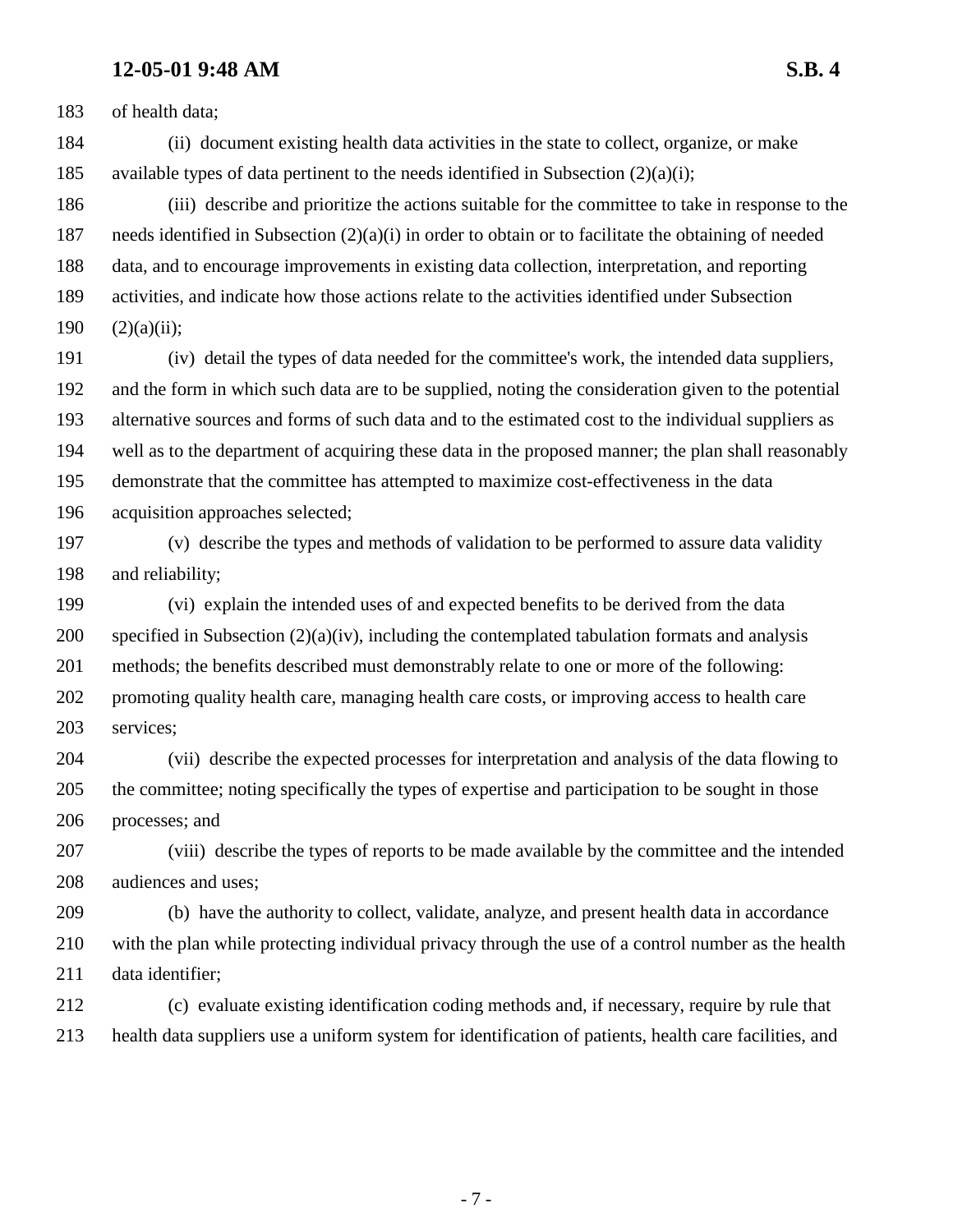214 health care providers on health data they submit under this chapter;

215 (d) report biennially to the governor, and when requested, to the Legislature on how the 216 committee is meeting its responsibilities under this chapter; and

217 (e) advise, consult, contract, and cooperate with any corporation, association, or other 218 entity for the collection, analysis, processing, or reporting of health data identified by control 219 number only in accordance with the plan.

220 (3) The committee may adopt rules to carry out the provisions of this chapter in accordance 221 with Title 63, Chapter 46a, Utah Administrative Rulemaking Act.

222 (4) Except for data collection, analysis, and validation functions described in this section, 223 nothing in this chapter shall be construed to authorize or permit the committee to perform 224 regulatory functions which are delegated by law to other agencies of the state or federal 225 governments or to perform quality assurance or medical record audit functions that health care 226 facilities, health care providers, or third-party payors are required to conduct to comply with 227 federal or state law. The committee shall not recommend or determine whether a health care 228 provider, health care facility, third-party payor, or self-funded employer is in compliance with

229 federal or state laws including but not limited to federal or state licensure, insurance,

230 reimbursement, tax, malpractice, or quality assurance statutes or common law.

231 (5) Nothing in this chapter shall be construed to require a data supplier to supply health 232 data identifying a patient by name or describing detail on a patient beyond that needed to achieve 233 the approved purposes included in the plan.

234 (6) No request for health data shall be made of health care providers and other data 235 suppliers until a plan for the use of such health data has been adopted.

236 (7) If a proposed request for health data imposes unreasonable costs on a data supplier, due 237 consideration shall be given by the committee to altering the request. If the request is not altered, 238 the committee shall pay the costs incurred by the data supplier associated with satisfying the 239 request that are demonstrated by the data supplier to be unreasonable.

240 (8) The committee does not have the authority to require any data supplier to submit fee 241 schedules, maximum allowable costs, area prevailing costs, terms of contracts, discounts, fixed 242 reimbursement arrangements, capitations, or other specific arrangements for reimbursement to a 243 health care provider.

244 (9) The committee shall not publish any health data which would disclose any of the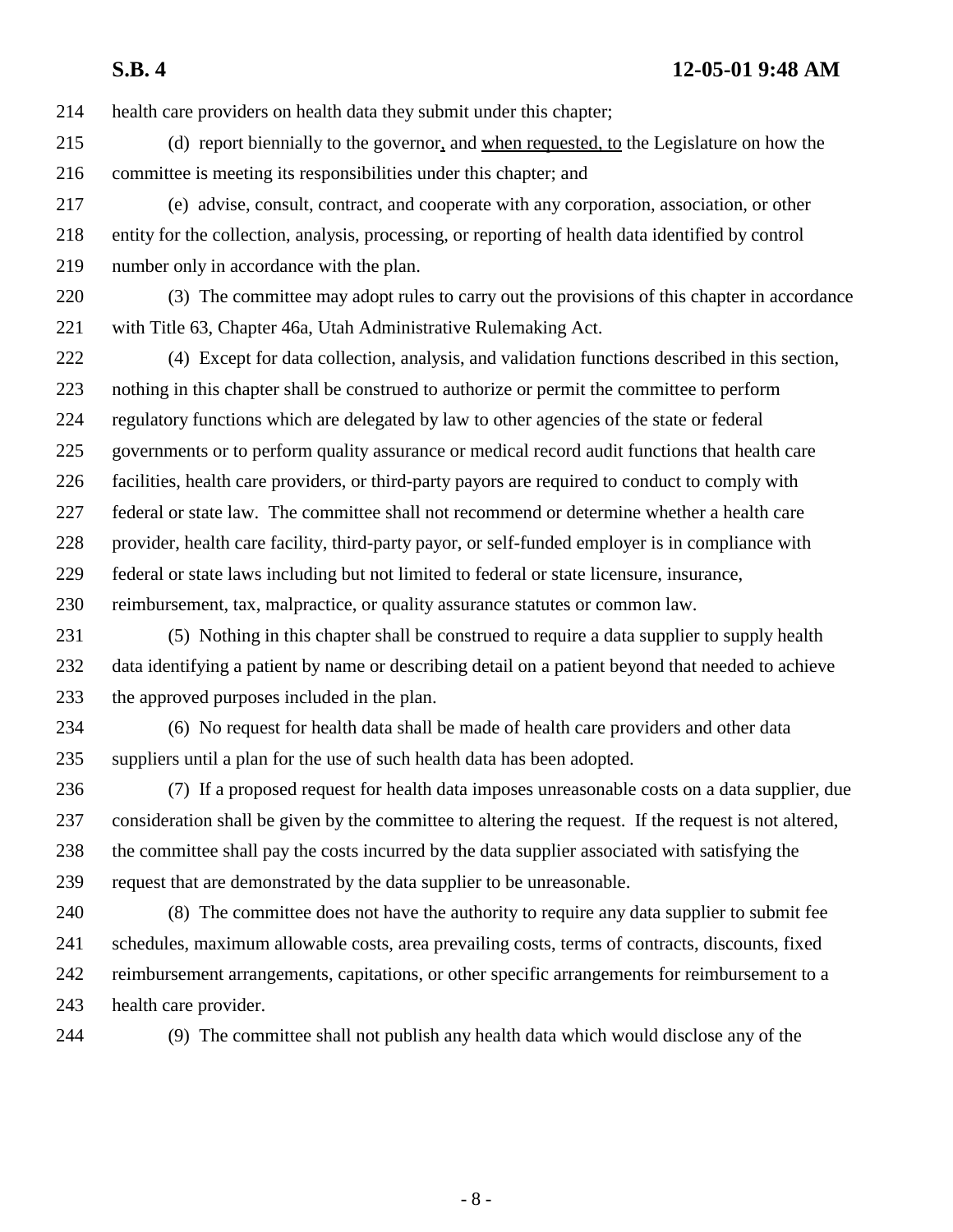| 245 | information described in Subsection (8).                                                              |
|-----|-------------------------------------------------------------------------------------------------------|
| 246 | (10) Nothing in Subsection (8) shall prevent the committee from requiring the submission              |
| 247 | of health data on the reimbursements actually made to health care providers from any source of        |
| 248 | payment, including consumers.                                                                         |
| 249 | Section 8. Section 26-40-109 is amended to read:                                                      |
| 250 | 26-40-109. Evaluation.                                                                                |
| 251 | $[\text{+}]$ The department shall develop performance measures and annually evaluate the              |
| 252 | program's performance.                                                                                |
| 253 | $(2)$ The department shall report annually on its evaluation to the Health and Human                  |
| 254 | Services Interim Committee of the Legislature before November 1.                                      |
| 255 | Section 9. Section 53A-11-909 is amended to read:                                                     |
| 256 | 53A-11-909. Alternative middle schools -- Purpose -- Implementation of program --                     |
| 257 | <b>Components -- Report.</b>                                                                          |
| 258 | (1) There is established an alternative middle schools program to improve the school                  |
| 259 | learning climate and help ensure safety for middle school students in the state's public education    |
| 260 | system.                                                                                               |
| 261 | (2) For purposes of this section, "middle school students" are students age 11 to 15.                 |
| 262 | (3) Local school boards shall have overall responsibility for implementation of the                   |
| 263 | program, subject to the following considerations:                                                     |
| 264 | (a) that the FACT Council established in Title 63, Chapter 75, Families, Agencies, and                |
| 265 | Communities Together for Children and Youth at Risk, and a designated steering committee of           |
| 266 | persons with expertise in alternative middle school strategies shall be involved in collaborating the |
| 267 | program with other state and local agencies that provide services to youth at risk, who are middle    |
| 268 | school students, and their families under Chapter 75;                                                 |
| 269 | (b) collaboration with SHOCAP, Serious Habitual Offender Comprehensive Action                         |
| 270 | Program, established under Title 63, Chapter 92, in those districts where SHOCAP has been             |
| 271 | implemented; and                                                                                      |
| 272 | (c) recommendations for placement in the program may be made by:                                      |
| 273 | (i) school administrators, after exhausting regular interventions under Title 53A, Chapter            |
| 274 | 11, Part 9, School Discipline and Conduct Plans;                                                      |
| 275 | (ii) the Juvenile Court;                                                                              |
|     |                                                                                                       |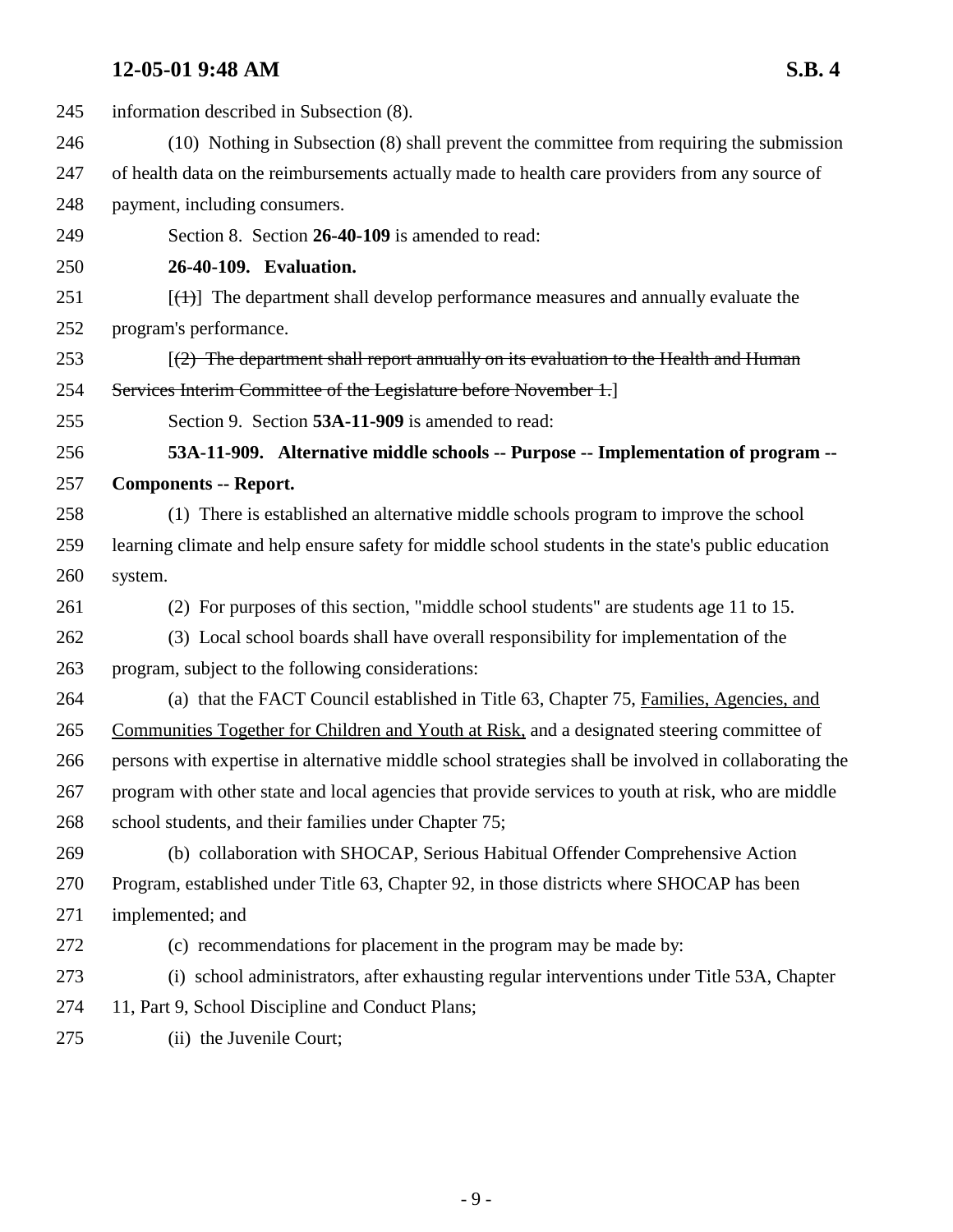276 (iii) state agencies and their local counterparts, such as the Division of Child And Family 277 Services, the Division of Youth Corrections, Mental Health, and local interagency councils 278 charged with implementing prevention and early intervention programs for children and youth at 279 risk; and 280 (iv) parents of middle school students, subject to their recommendations being channeled 281 through one of the entities listed in Subsections  $(3)(c)(i)$ ,  $(ii)$ , and  $(iii)$ . 282 (4) (a) The local school board or its designee shall have final approval authority over the 283 recommendations for placement in the program made under Subsection (3)(c). 284 (b) The final approval process shall include a screening and review process of all 285 recommendations and include input from parents, school personnel, and representatives of 286 agencies that are providing collaborative delivery services to the student under programs such as 287 those described in Section 63-75-6. 288 (5) The alternative middle schools program shall include the following components: 289 (a) (i) the school's location shall be as geographically close to the student's home as 290 resources for the program allow, with preference given to a school within the student's regular 291 school; 292 (ii) other options may include separate classrooms within the same building, extended 293 hours or after school hours, or off-site placement if the circumstances dictate and are what is 294 required to meet local needs; 295 (b) alternative schools must be established on the basis of a transitional setting structure 296 to prepare students to return to their regular classrooms as responsible, productive students; 297 (c) alternative middle school classrooms shall be small, with an ideal size of between 8-12 298 students, instructed by specially trained teachers, with particular consideration given to the 299 problems faced by rural schools in attracting and retaining qualified personnel; 300 (d) each student placed in an alternative school must have an individualized student 301 education and occupational plan that has been reviewed and approved by the student, the student's 302 parent or guardian, and a representative of the school; 303 (e) the school shall use an approach in dealing with students that is highly structured and 304 requires substantial parental involvement; 305 (f) its programs shall include state-approved curriculum, parent and family support 306 services, and sufficient clinical diagnosis, assessment, counseling, and treatment services to meet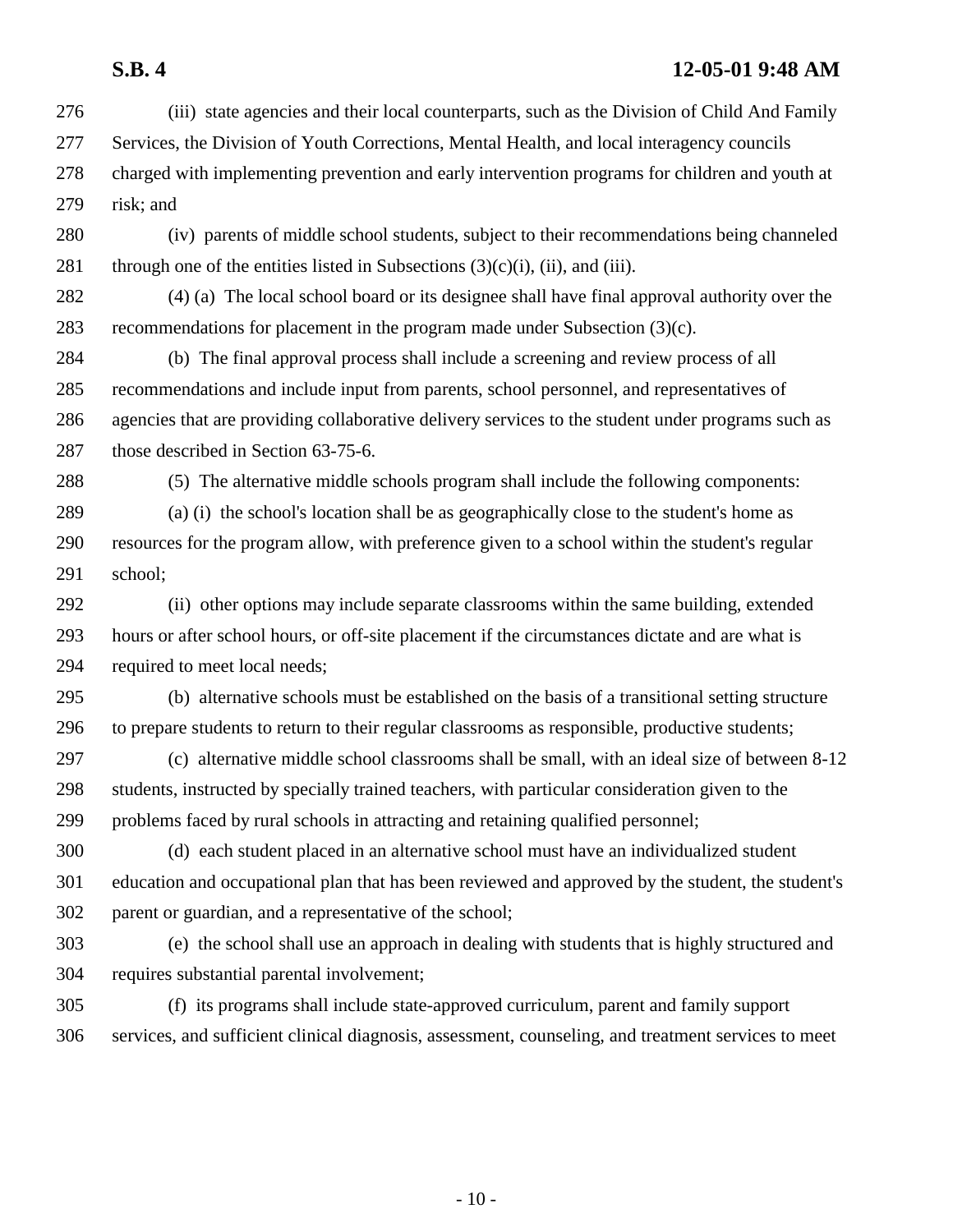| 307 | the individual needs of students at the school;                                                    |
|-----|----------------------------------------------------------------------------------------------------|
| 308 | (g) the school shall collaborate with local law enforcement agencies to be able to utilize         |
| 309 | and expand upon the availability of resource officers; and                                         |
| 310 | (h) the programs as related to each student must specify the intended outcomes and results         |
| 311 | and the methods for measuring the accomplishment of results.                                       |
| 312 | (6) (a) The Legislature shall provide an annual appropriation to the State Board of                |
| 313 | Education to fund the alternative middle schools program established under this section.           |
| 314 | (b) (i) School districts shall apply to the state board for participation under an RFP process,    |
| 315 | developed by the board in consultation with the FACT Council or the steering committee referred    |
| 316 | to in Subsection $(3)(a)$ .                                                                        |
| 317 | (ii) The RFP process shall address the required components of an alternative middle                |
| 318 | school, collaboration with other programs and entities dealing with middle school students at risk |
| 319 | and their families, and incentives to pool existing resources as a match for new monies            |
| 320 | appropriated under the alternative middle schools program.                                         |
| 321 | (7) (a) Each local school board that establishes an alternative middle school under this           |
| 322 | section shall report on the school's success annually to the State Board of Education.             |
| 323 | (b) The state board shall monitor each alternative middle school and make an annual                |
| 324 | summary report of its findings, together with recommendations to modify, continue, or expand the   |
| 325 | program, to the Legislative Education Interim Committee, [the Health and Human Services Interim    |
| 326 | Committee, and the Judiciary Interim Committee prior to November 30.                               |
| 327 | Section 10. Section 53A-15-205 is amended to read:                                                 |
| 328 | 53A-15-205. Disability Determination Services Advisory Council -- Membership --                    |
| 329 | <b>Duties -- Requirements for DDDS.</b>                                                            |
| 330 | (1) As used in this section, "council" means the Disability Determination Services                 |
| 331 | Advisory Council created in Subsection (2).                                                        |
| 332 | (2) There is created the Disability Determination Services Advisory Council to act as an           |
| 333 | advisory council to the State Board of Education regarding the Division of Disability              |
| 334 | Determination Services (DDDS) established under Chapter 24, Part 5.                                |
| 335 | (3) The council is composed of the following members:                                              |
| 336 | (a) the administrator of DDDS;                                                                     |
| 337 | (b) a representative of the United States Department of Health and Human Services, Social          |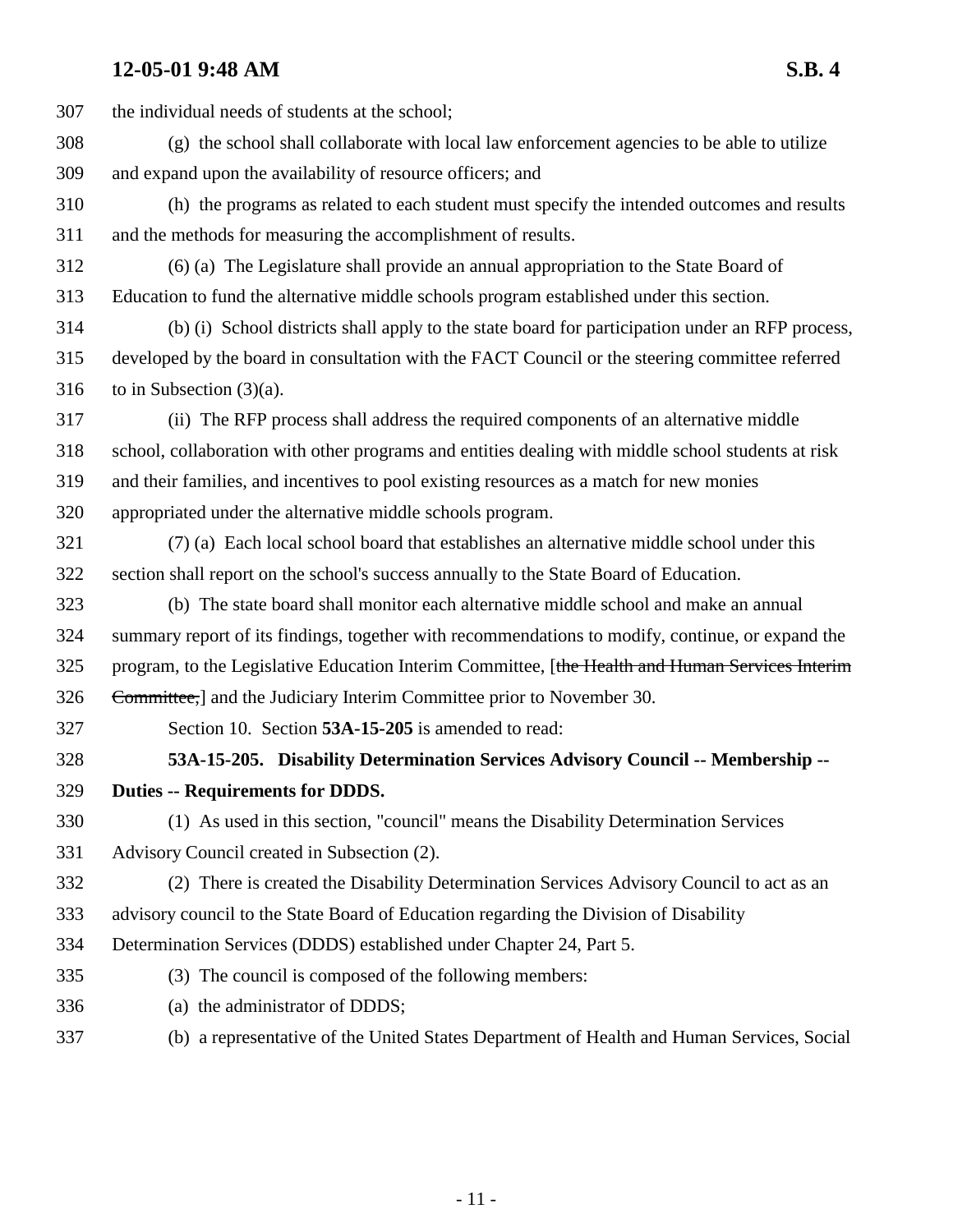338 Security Administration, appointed by the board; and 339 (c) nine persons, appointed by the board in accordance with Subsections (5) and (6), who 340 represent a cross section of: 341 (i) persons with disabilities; 342 (ii) advocates for persons with disabilities; 343 (iii) health care providers; 344 (iv) representatives of allied state and local agencies; and 345 (v) representatives of the general public. 346 (4) The members appointed under Subsections (3)(a) and (3)(b) serve as nonvoting 347 members of the council. 348 (5) In appointing the members described in Subsection (3)(c), the board shall: 349 (a) solicit nominations from organizations and agencies that represent the interests of 350 members described in that subsection; and 351 (b) make every effort to create a balance in terms of geography, sex, race, ethnicity, and 352 type of both mental and physical disabilities. 353 (6) In making initial appointments of members described in Subsection (3)(c), the board 354 shall appoint three members for two-year terms, three members for four-year terms, and three 355 members for six-year terms. All subsequent appointments are for four years. The board shall fill 356 any vacancy that occurs on the council for any reason by appointing a person for the unexpired 357 term of the vacated member. Council members are eligible for one reappointment and serve until 358 their successors are appointed. 359 (7) Five voting members of the council constitute a quorum. The action of a majority of 360 a quorum represents the action of the council. 361 (8) Members of the council serve without compensation but may be reimbursed for 362 expenses incurred in the performance of their official duties. 363 (9) (a) The council shall annually elect a chairperson from among the membership 364 described, and shall adopt bylaws governing its activities. 365 (b) The chairperson shall set the meeting agenda. 366 (10) The council shall: 367 (a) advise DDDS and the Social Security Administration regarding its practices and 368 policies on the determination of claims for social security disability benefits;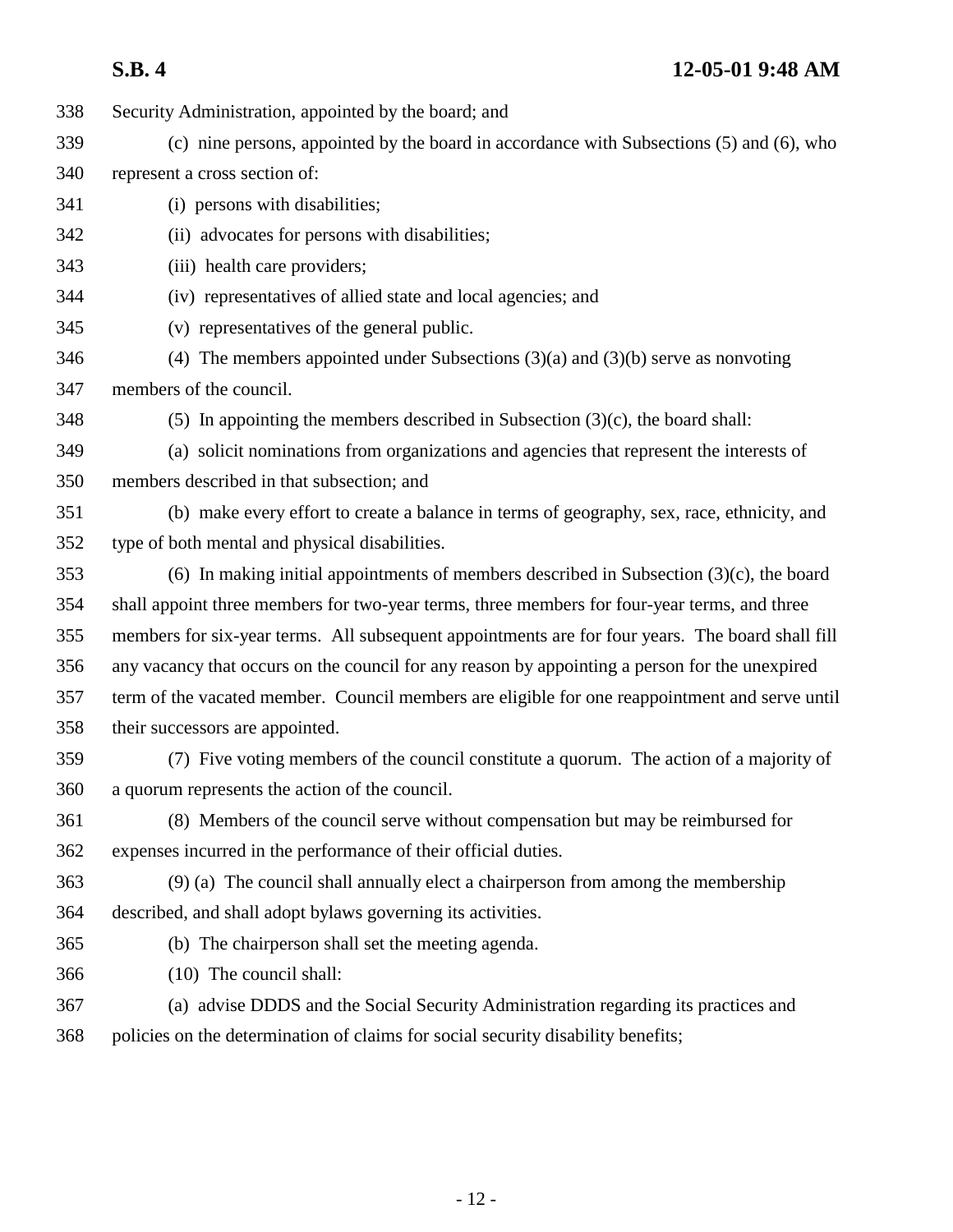| 369 | (b) participate in the development of new internal practices and procedures of DDDS and             |
|-----|-----------------------------------------------------------------------------------------------------|
| 370 | policies of the Social Security Administration regarding the evaluation of disability claims;       |
| 371 | (c) recommend changes to practices and policies to ensure that DDDS is responsive to                |
| 372 | disabled individuals;                                                                               |
| 373 | (d) review the DDDS budget to ensure that it is adequate to effectively evaluate disability         |
| 374 | claims and to meet the needs of persons with disabilities who have claims pending with DDDS;        |
| 375 | and                                                                                                 |
| 376 | (e) review and recommend changes to policies and practices of allied state and federal              |
| 377 | agencies, health care providers, and private community organizations.                               |
| 378 | (11) The council shall annually report to the board, the governor, and the Legislative              |
| 379 | Education [and Health and Human Services] Interim [Committees] Committee regarding its              |
| 380 | activities.                                                                                         |
| 381 | (12) (a) To assist the council in its duties, DDDS shall provide the necessary staff                |
| 382 | assistance to enable the council to make timely and effective recommendations.                      |
| 383 | (b) Staff assistance may include:                                                                   |
| 384 | (i) distributing meeting agendas;                                                                   |
| 385 | (ii) advising the chairpersons of the council regarding relevant items for council                  |
| 386 | discussion; and                                                                                     |
| 387 | (iii) providing reports, documents, budgets, memorandums, statutes, and regulations                 |
| 388 | regarding the management of DDDS.                                                                   |
| 389 | (c) Staff assistance shall include maintaining minutes.                                             |
| 390 | Section 11. Section 62A-8-110.1 is amended to read:                                                 |
| 391 | 62A-8-110.1. Responsibilities of the Division of Substance Abuse.                                   |
| 392 | (1) It is the responsibility of the division to assure that the requirements of this part are met   |
| 393 | and applied uniformly by local substance abuse authorities across the state.                        |
| 394 | (2) Since it is the division's responsibility to contract with, review, approve, and oversee        |
| 395 | local substance abuse authority plans, and to withhold funds from local substance abuse authorities |
| 396 | and public and private providers for contract noncompliance or misuse of public funds, the          |
| 397 | division shall:                                                                                     |
| 398 | (a) require each local substance abuse authority to submit its plan to the division by May          |
| 399 | 1 of each year;                                                                                     |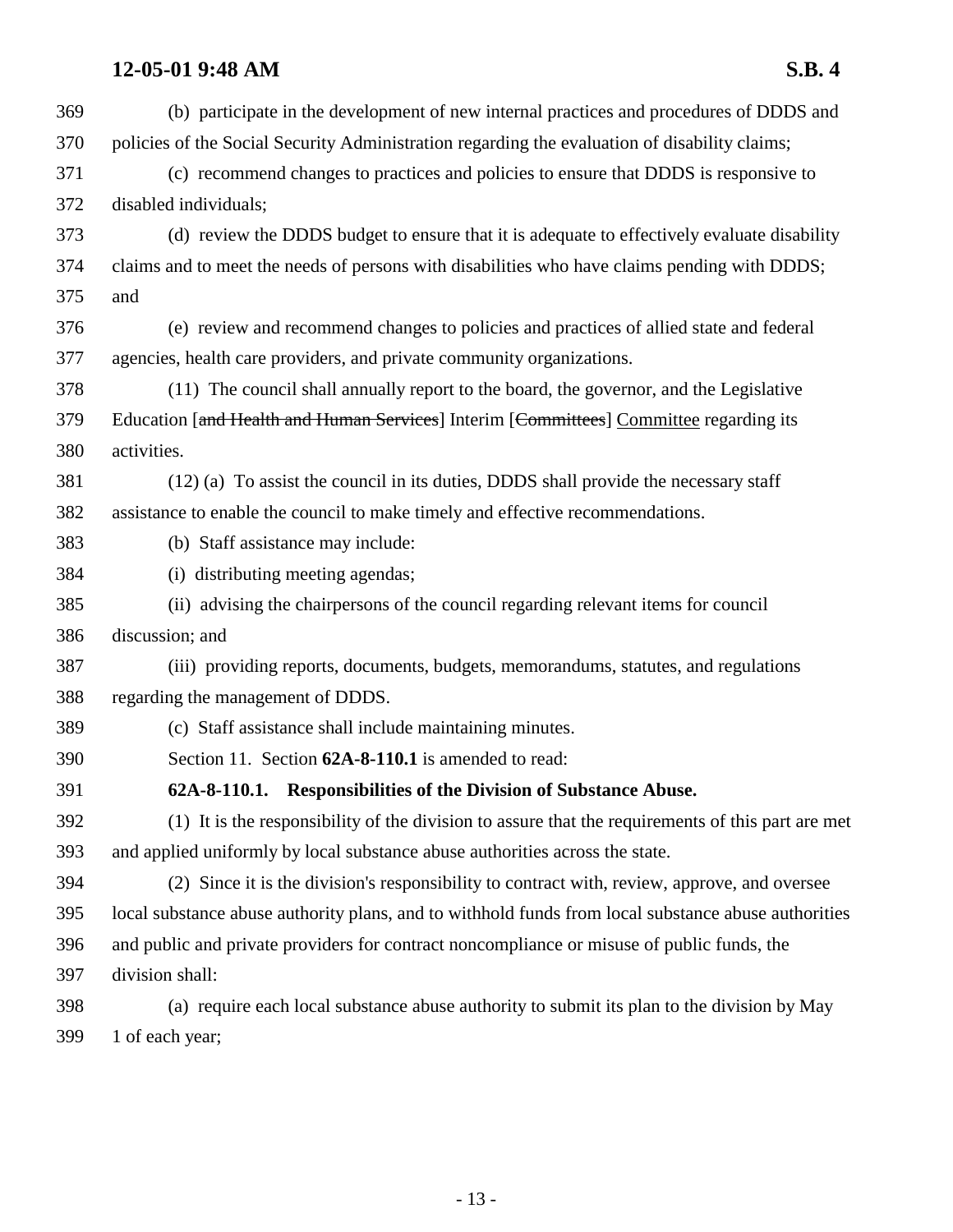| 400 | (b) conduct an annual program audit and review of each local substance abuse authority                         |
|-----|----------------------------------------------------------------------------------------------------------------|
| 401 | in the state, and its contract provider; and                                                                   |
| 402 | (c) provide a written report to the [Health and Human Services Interim Committee]                              |
| 403 | executive director of the department on July 1 <sup>[</sup> , 1999, and] of each year [thereafter, and provide |
| 404 | an oral report to that committee, as requested. That report], which report shall provide information           |
| 405 | regarding:                                                                                                     |
| 406 | (i) the annual audit and review;                                                                               |
| 407 | (ii) the financial expenditures of each local substance abuse authority and its contract                       |
| 408 | provider;                                                                                                      |
| 409 | (iii) the status of each local authority's and its contract provider's compliance with its plan,               |
| 410 | state statutes, and with the provisions of the contract awarded; and                                           |
| 411 | (iv) whether audit guidelines established pursuant to Section 62A-8-110.5 and Subsection                       |
| 412 | $67-3-1(2)(o)$ provide the division with sufficient criteria and assurances of appropriate                     |
| 413 | expenditures of public funds.                                                                                  |
| 414 | (3) The annual audit and review described in Subsection $(2)(b)$ shall, in addition to items                   |
| 415 | determined by the division to be necessary and appropriate, include a review and determination                 |
| 416 | regarding whether public funds allocated to local substance abuse authorities are consistent with              |
| 417 | services rendered and outcomes reported by it or its contract provider, and whether each local                 |
| 418 | substance abuse authority is exercising sufficient oversight and control over public funds allocated           |
| 419 | for substance abuse programs and services.                                                                     |
| 420 | (4) The Legislature may refuse to appropriate funds to the division upon the division's                        |
| 421 | failure to comply with the provisions of this part.                                                            |
| 422 | Section 12. Section 62A-13-110 is amended to read:                                                             |
| 423 | 62A-13-110. Reporting.                                                                                         |
| 424 | Annually on or before August 1, the committee shall submit a written report of its activities                  |
| 425 | under this chapter to the executive director of the department [and to the Health and Human                    |
| 426 | Services Interim Committee of the Legislature]. The report shall include:                                      |
| 427 | (1) the number and type of grant and scholarship recipients;                                                   |
| 428 | (2) the total amount of each grant and scholarship;                                                            |
| 429 | (3) the site at which each grant recipient is practicing;                                                      |
| 430 | (4) the site at which each scholarship recipient is practicing;                                                |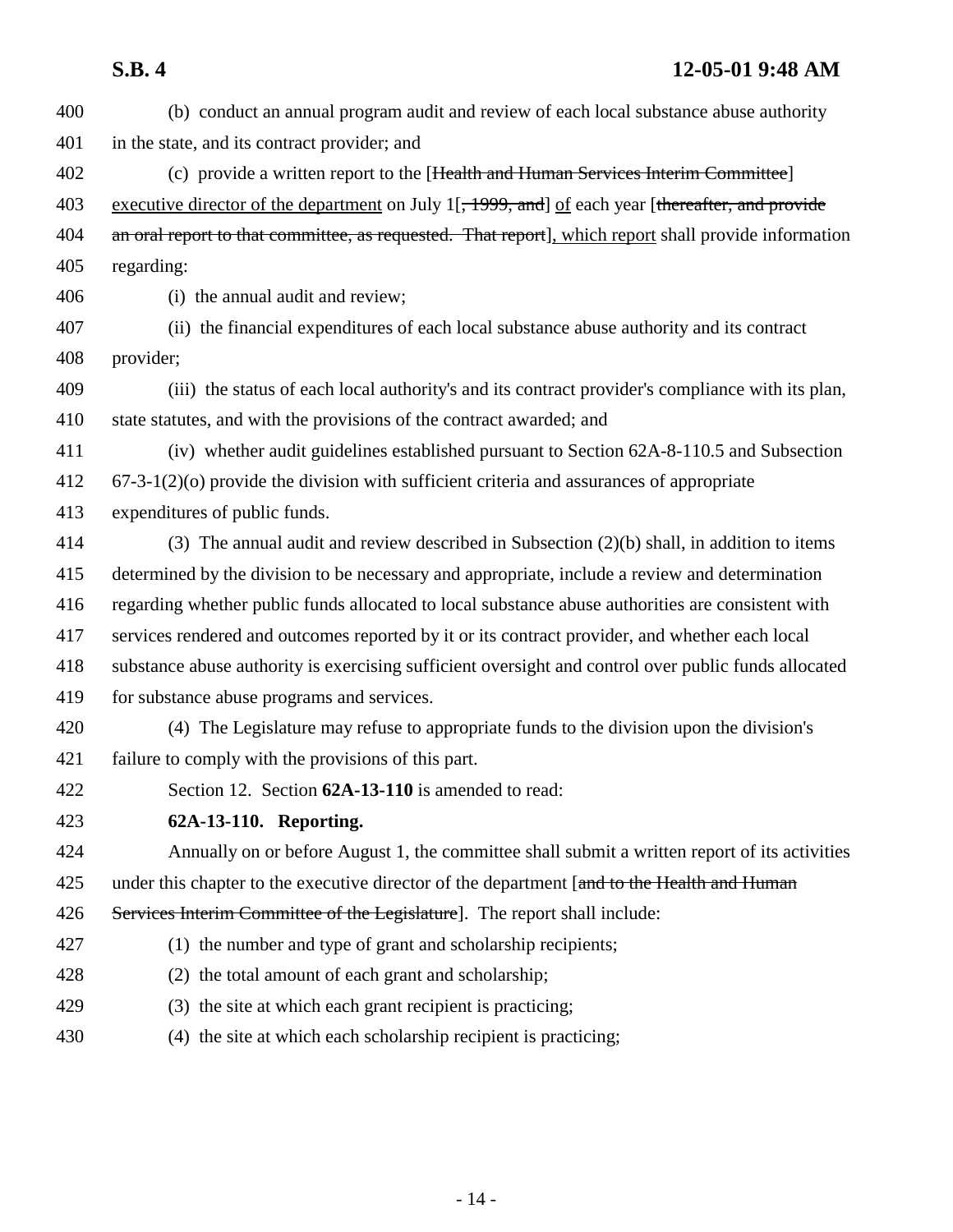| 431 | (5) the number of applications filed under this chapter within the preceding year; and                     |
|-----|------------------------------------------------------------------------------------------------------------|
| 432 | (6) the amount of administrative expenses incurred by the committee and by the                             |
| 433 | department to provide staff support during the preceding year in carrying out the provisions of this       |
| 434 | chapter.                                                                                                   |
| 435 | Section 13. Section 63-25a-203 is amended to read:                                                         |
| 436 | 63-25a-203. Duties of council.                                                                             |
| 437 | (1) The Utah Substance Abuse and Anti-Violence Coordinating Council shall:                                 |
| 438 | (a) provide leadership and generate unity for Utah's ongoing efforts to combat substance                   |
| 439 | abuse and community violence;                                                                              |
| 440 | (b) recommend and coordinate the creation, dissemination, and implementation of a                          |
| 441 | statewide substance abuse and anti-violence policy;                                                        |
| 442 | (c) facilitate planning for a balanced continuum of substance abuse and community                          |
| 443 | violence prevention, treatment, and justice services;                                                      |
| 444 | (d) promote collaboration and mutually beneficial public and private partnerships;                         |
| 445 | (e) coordinate recommendations made by the committees under Section 63-25a-206; and                        |
| 446 | (f) analyze and provide an objective assessment of all proposed legislation concerning                     |
| 447 | alcohol and other drug issues and community violence issues.                                               |
| 448 | (2) The council shall meet quarterly or more frequently as determined necessary by the                     |
| 449 | chair.                                                                                                     |
| 450 | (3) The council shall report its recommendations annually to the commission, governor,                     |
| 451 | [Legislature,] and judicial council.                                                                       |
| 452 | Section 14. Section 63-75-7 is amended to read:                                                            |
| 453 | 63-75-7. Evaluation of programs -- Report to legislative interim committee.                                |
| 454 | (1) At the end of each fiscal year, a final report shall be submitted to the council                       |
| 455 | summarizing the outcome of each project under this chapter.                                                |
| 456 | (2) (a) The council may conduct an independent evaluation of any or all of the projects to                 |
| 457 | assess the status of services provided and identified outcomes.                                            |
| 458 | (b) The council shall prepare and deliver a report on the program to the Legislature's                     |
| 459 | Education <sup>[</sup> , Health and Human Services,] and Judiciary Interim Committees prior to each annual |
| 460 | general session.                                                                                           |
| 461 | (c) The report shall include a recommendation by the council as to whether the program                     |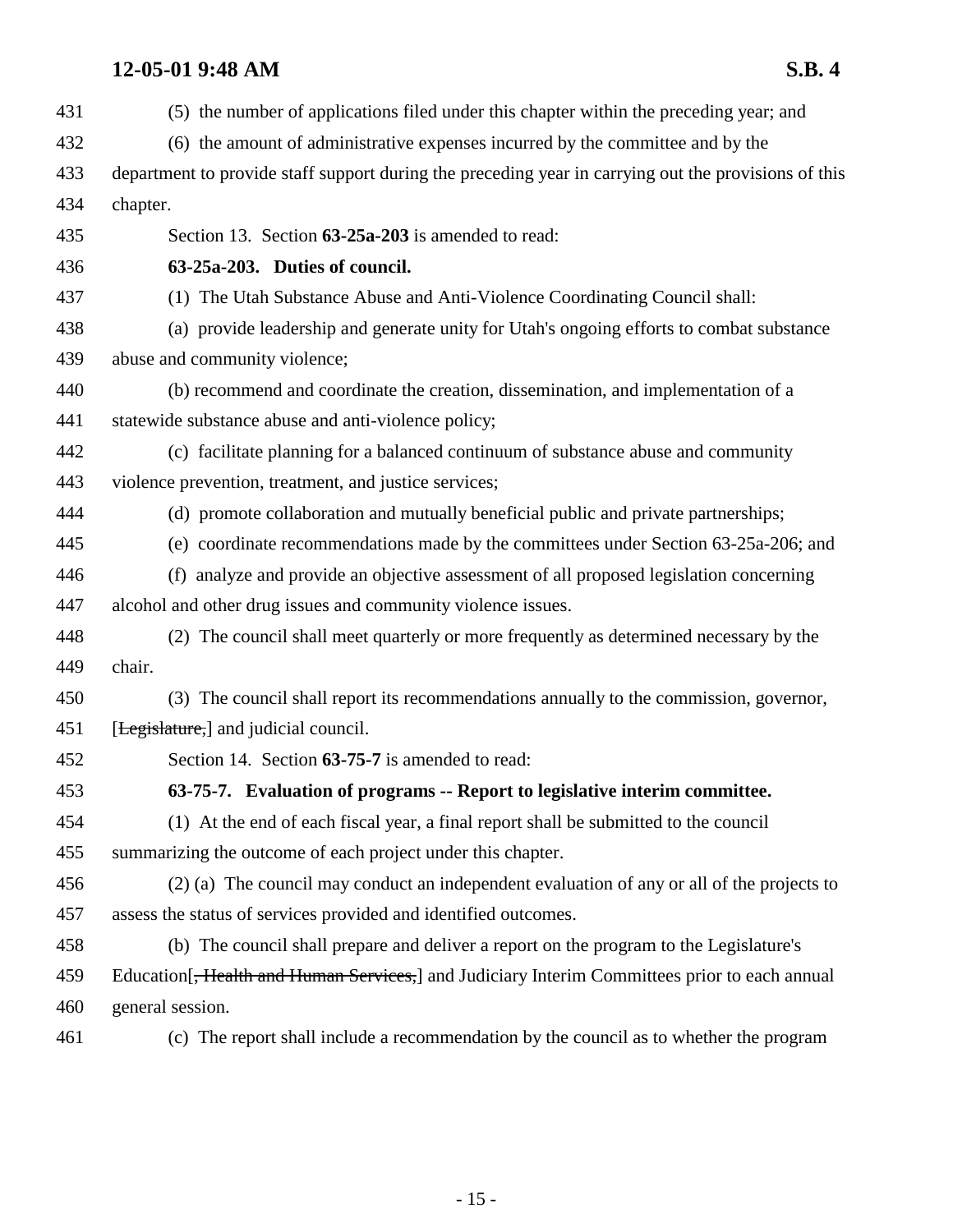462 should be terminated, continued, or expanded.

463 Section 15. Section **76-7-305.5** is amended to read:

## 464 **76-7-305.5. Requirements for printed materials and informational video -- Annual** 465 **report of Department of Health.**

466 (1) In order to insure that a woman's consent to an abortion is truly an informed consent, 467 the Department of Health shall publish printed materials and produce an informational video in 468 accordance with the requirements of this section. The department and each local health department 469 shall make those materials and a viewing of the video available at no cost to any person. The 470 printed material and the informational video shall be comprehensible and contain all of the 471 following:

472 (a) geographically indexed materials informing the woman of public and private services 473 and agencies available to assist her, financially and otherwise, through pregnancy, at childbirth, 474 and while the child is dependent, including services and supports available under Section 475 35A-3-308. Those materials shall contain a description of available adoption services, including 476 a comprehensive list of the names, addresses, and telephone numbers of public and private 477 agencies and private attorneys whose practice includes adoption, and explanations of possible 478 available financial aid during the adoption process. The information regarding adoption services 479 shall include the fact that private adoption is legal, and that the law permits adoptive parents to pay 480 the costs of prenatal care, childbirth, and neonatal care. The printed information and video shall 481 present adoption as a preferred and positive choice and alternative to abortion. The department 482 may, at its option, include printed materials that describe the availability of a toll-free 24-hour 483 telephone number that may be called in order to obtain, orally, the list and description of services, 484 agencies, and adoption attorneys in the locality of the caller;

485 (b) truthful and nonmisleading descriptions of the probable anatomical and physiological 486 characteristics of the unborn child at two-week gestational increments from fertilization to full 487 term, accompanied by pictures or video segments representing the development of an unborn child 488 at those gestational increments. The descriptions shall include information about brain and heart 489 function and the presence of external members and internal organs during the applicable stages of 490 development. Any pictures used shall contain the dimensions of the fetus and shall be realistic and 491 appropriate for that woman's stage of pregnancy. The materials shall be designed to convey 492 accurate scientific information about an unborn child at the various gestational ages, and to convey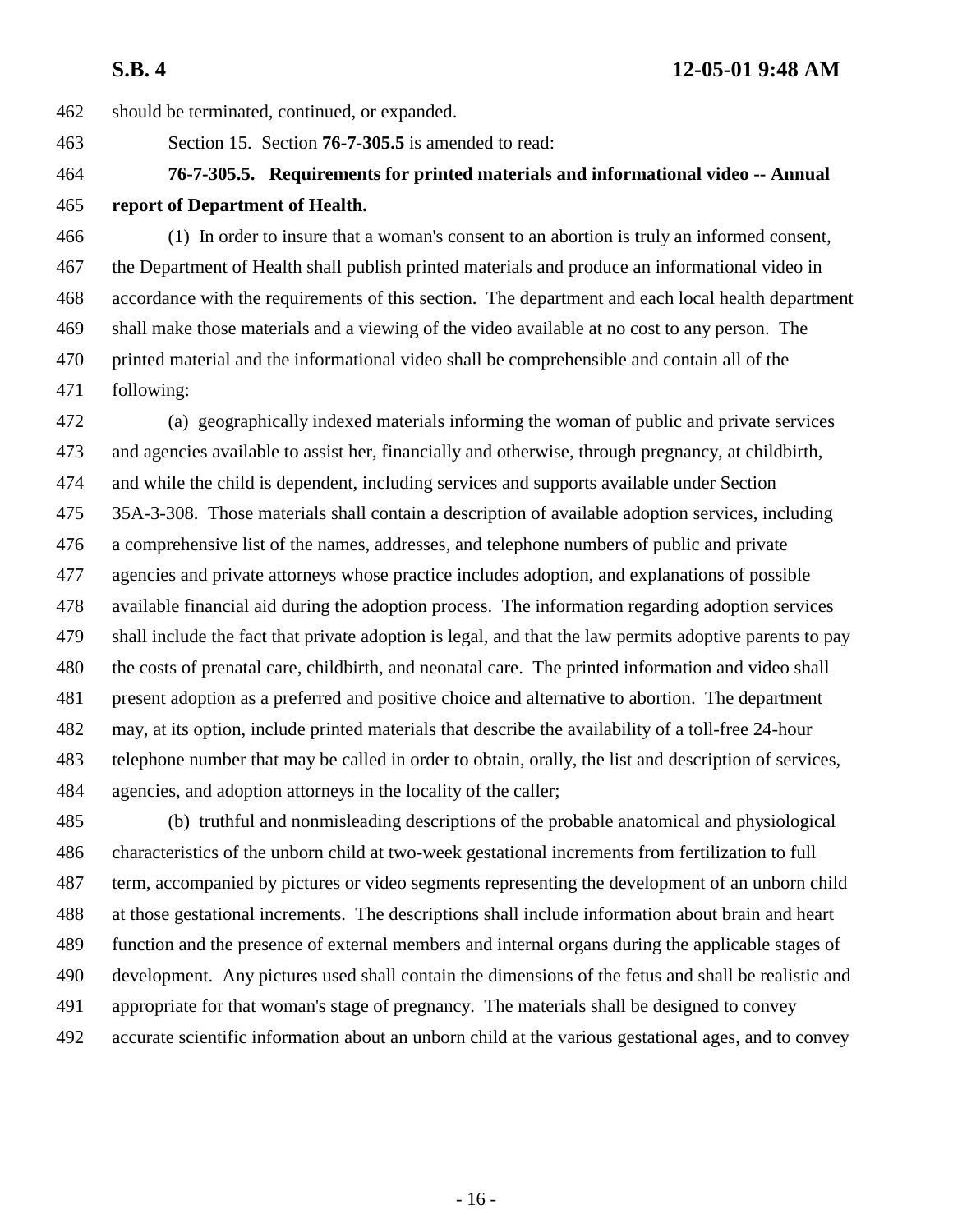493 the state's preference for childbirth over abortion; 494 (c) truthful, nonmisleading descriptions of abortion procedures used in current medical 495 practice at the various stages of growth of the unborn child, the medical risks commonly associated 496 with each procedure, including those related to subsequent childbearing, the consequences of each 497 procedure to the fetus at various stages of fetal development, the possible detrimental 498 psychological effects of abortion, and the medical risks associated with carrying a child to term; 499 (d) any relevant information on the possibility of an unborn child's survival at the 500 two-week gestational increments described in Subsection (1)(b); 501 (e) information on the availability of medical assistance benefits for prenatal care, 502 childbirth, and neonatal care; 503 (f) a statement conveying that it is unlawful for any person to coerce a woman to undergo 504 an abortion; 505 (g) a statement conveying that any physician who performs an abortion without obtaining 506 the woman's informed consent or without according her a private medical consultation in 507 accordance with the requirements of this section, may be liable to her for damages in a civil action 508 at law; 509 (h) a statement conveying that the state of Utah prefers childbirth over abortion; and 510 (i) information regarding the legal responsibility of the father to assist in child support, 511 even in instances where he has agreed to pay for an abortion, including a description of the services 512 available through the Office of Recovery Services, within the Department of Human Services, to 513 establish and collect that support. 514 (2) (a) The materials described in Subsection (1) shall be produced and printed in a way 515 that conveys the state's preference for childbirth over abortion. 516 (b) The printed material described in Subsection (1) shall be printed in a typeface large 517 enough to be clearly legible. 518 (3) Every facility in which abortions are performed shall immediately provide the printed 519 informed consent materials and a viewing of or a copy of the informational video described in 520 Subsection (1) to any patient or potential patient prior to the performance of an abortion, unless 521 the patient's attending or referring physician certifies in writing that he reasonably believes that 522 provision of the materials or video to that patient would result in a severely adverse effect on her

523 physical or mental health.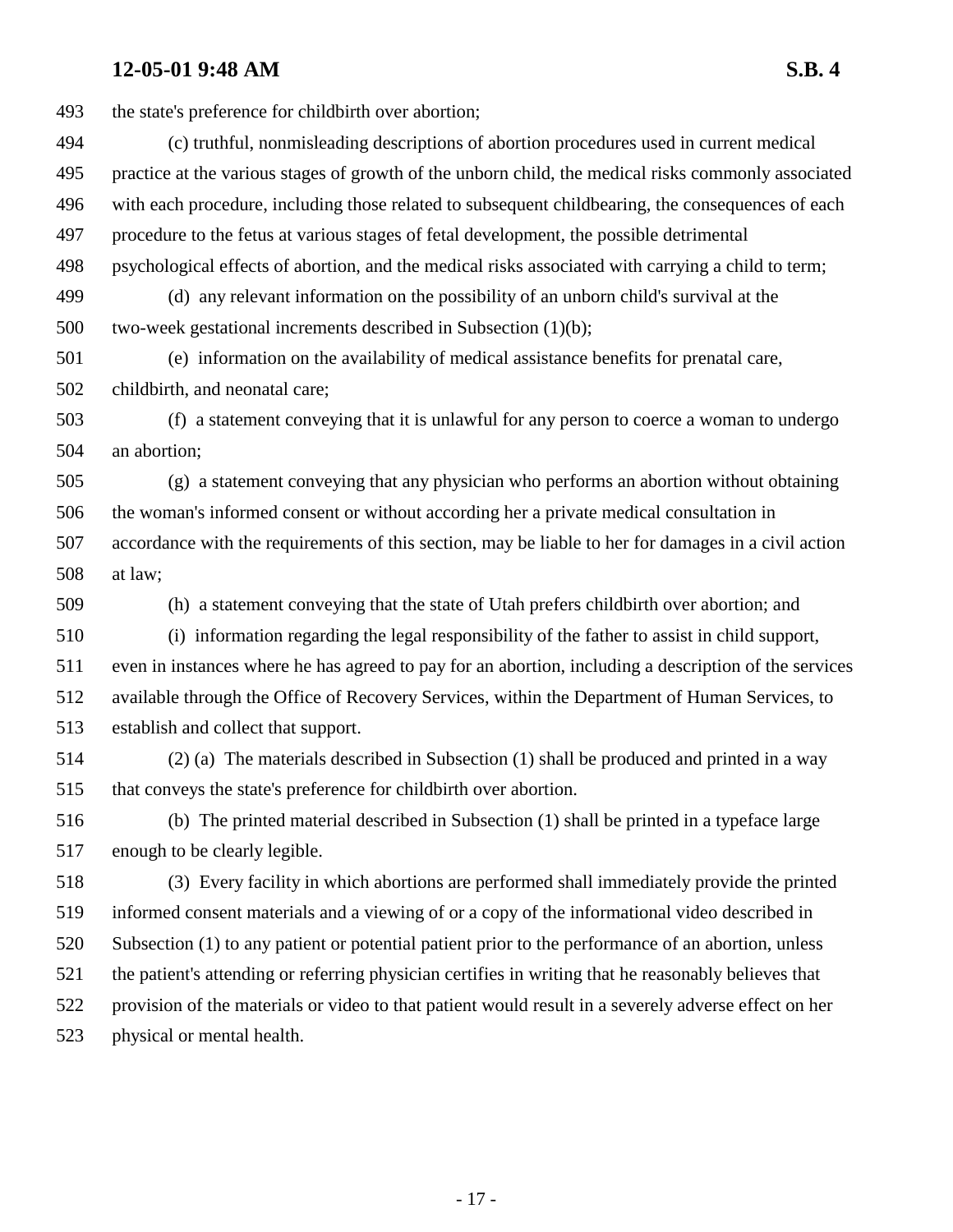| 524 | (4) The Department of Health shall produce a standardized videotape that may be used                |
|-----|-----------------------------------------------------------------------------------------------------|
| 525 | statewide, containing all of the information described in Subsection (1), in accordance with the    |
| 526 | requirements of that subsection and Subsection (2). In preparing the video, the department may      |
| 527 | summarize and make reference to the printed comprehensive list of geographically indexed names      |
| 528 | and services described in Subsection $(1)(a)$ . The videotape shall, in addition to the information |
| 529 | described in Subsection (1), show an ultrasound of the heart beat of an unborn child at three weeks |
| 530 | gestational age, at six to eight weeks gestational age, and each month thereafter, until 14 weeks   |
| 531 | gestational age. That information shall be presented in a truthful, nonmisleading manner designed   |
| 532 | to convey accurate scientific information, the state's preference for childbirth over abortion, and |
| 533 | the positive aspects of adoption.                                                                   |
| 534 | (5) The Department of Health and local health departments shall provide ultrasounds in              |
| 535 | accordance with the provisions of Subsection $76-7-305(1)(b)$ , at no expense to the pregnant       |
| 536 | woman.                                                                                              |
| 537 | (6) The Department of Health shall compile and report the following information annually,           |
| 538 | preserving physician and patient anonymity:                                                         |
| 539 | (a) the total amount of informed consent material described in Subsection (1) that was              |
| 540 | distributed;                                                                                        |
| 541 | (b) the number of women who obtained abortions in this state without receiving those                |
| 542 | materials;                                                                                          |
| 543 | (c) the number of statements signed by attending physicians certifying to his opinion               |
| 544 | regarding adverse effects on the patient under Subsection (3); and                                  |
| 545 | (d) any other information pertaining to protecting the informed consent of women seeking            |
| 546 | abortions.                                                                                          |
| 547 | (7) The Department of Health shall annually report to the Health and Human Services                 |
| 548 | Interim Committee regarding the information described in Subsection (6), and provide a copy of      |
| 549 | the printed materials and the videotape produced in accordance with this section to that            |
| 550 | committee.                                                                                          |
| 551 | Section 16. Section <b>78-3a-911</b> is amended to read:                                            |
| 552 | 78-3a-911. Office of Guardian Ad Litem Director.                                                    |
| 553 | (1) There is hereby created the Office of Guardian Ad Litem Director under the direct               |
| 554 | supervision of the Judicial Council in accordance with Subsection 78-3-21(13).                      |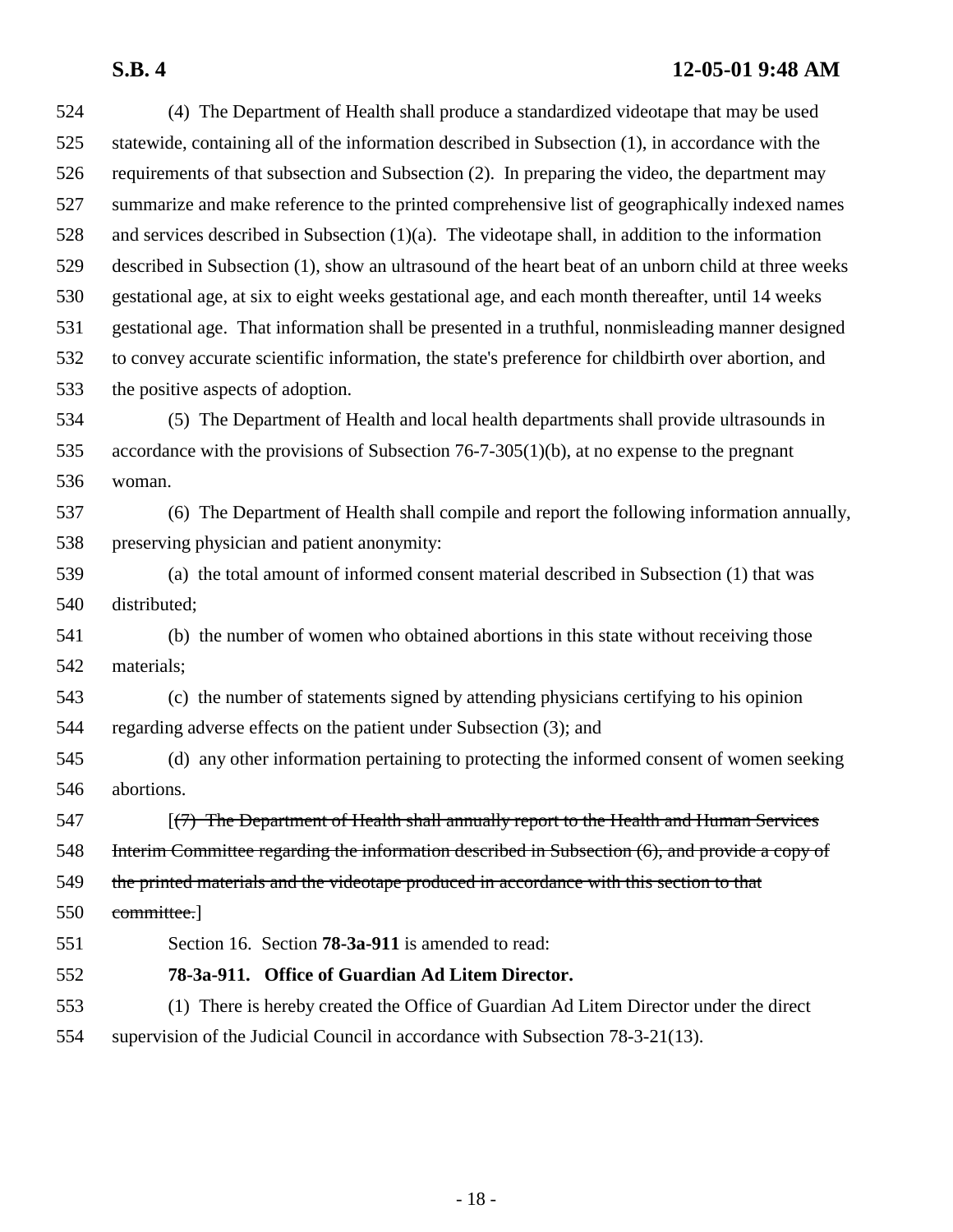| 555 | (2) (a) The Judicial Council shall appoint one person to serve full time as the guardian ad          |
|-----|------------------------------------------------------------------------------------------------------|
| 556 | litem director for the state.                                                                        |
| 557 | (b) The director shall be an attorney licensed to practice law in this state and selected on         |
| 558 | the basis of:                                                                                        |
| 559 | (i) professional ability;                                                                            |
| 560 | (ii) experience in abuse, neglect, and dependency proceedings;                                       |
| 561 | (iii) familiarity with the role, purpose, and function of guardians ad litem in both juvenile        |
| 562 | and district courts; and                                                                             |
| 563 | (iv) ability to develop training curricula and reliable methods for data collection and              |
| 564 | evaluation.                                                                                          |
| 565 | (c) The director shall be trained in the United States Department of Justice National Court          |
| 566 | Appointed Special Advocate program prior to or immediately after his appointment.                    |
| 567 | (3) The guardian ad litem director shall:                                                            |
| 568 | (a) establish policy and procedure for the management of a statewide guardian ad litem               |
| 569 | program;                                                                                             |
| 570 | (b) manage the guardian ad litem program to assure that minors receive qualified guardian            |
| 571 | ad litem services in abuse, neglect, and dependency proceedings in accordance with state and         |
| 572 | federal law and policy;                                                                              |
| 573 | (c) develop standards for contracts of employment and contracts with independent                     |
| 574 | contractors, and employ or contract with attorneys licensed to practice law in this state, to act as |
| 575 | attorney guardians ad litem in accordance with Section 78-3a-912;                                    |
| 576 | (d) develop and provide training programs for attorney guardians ad litem and volunteers             |
| 577 | in accordance with the United States Department of Justice National Court Appointed Special          |
| 578 | <b>Advocates Association standards;</b>                                                              |
| 579 | (e) update and develop the guardian ad litem manual, combining elements of the National              |
| 580 | Court Appointed Special Advocates Association manual with specific information about the law         |
| 581 | and policy of this state;                                                                            |
| 582 | (f) develop and provide a library of materials for the continuing education of attorney              |
| 583 | guardians ad litem and volunteers;                                                                   |
| 584 | (g) educate court personnel regarding the role and function of guardians ad litem;                   |
| 585 | (h) develop needs assessment strategies, perform needs assessment surveys, and ensure                |
|     |                                                                                                      |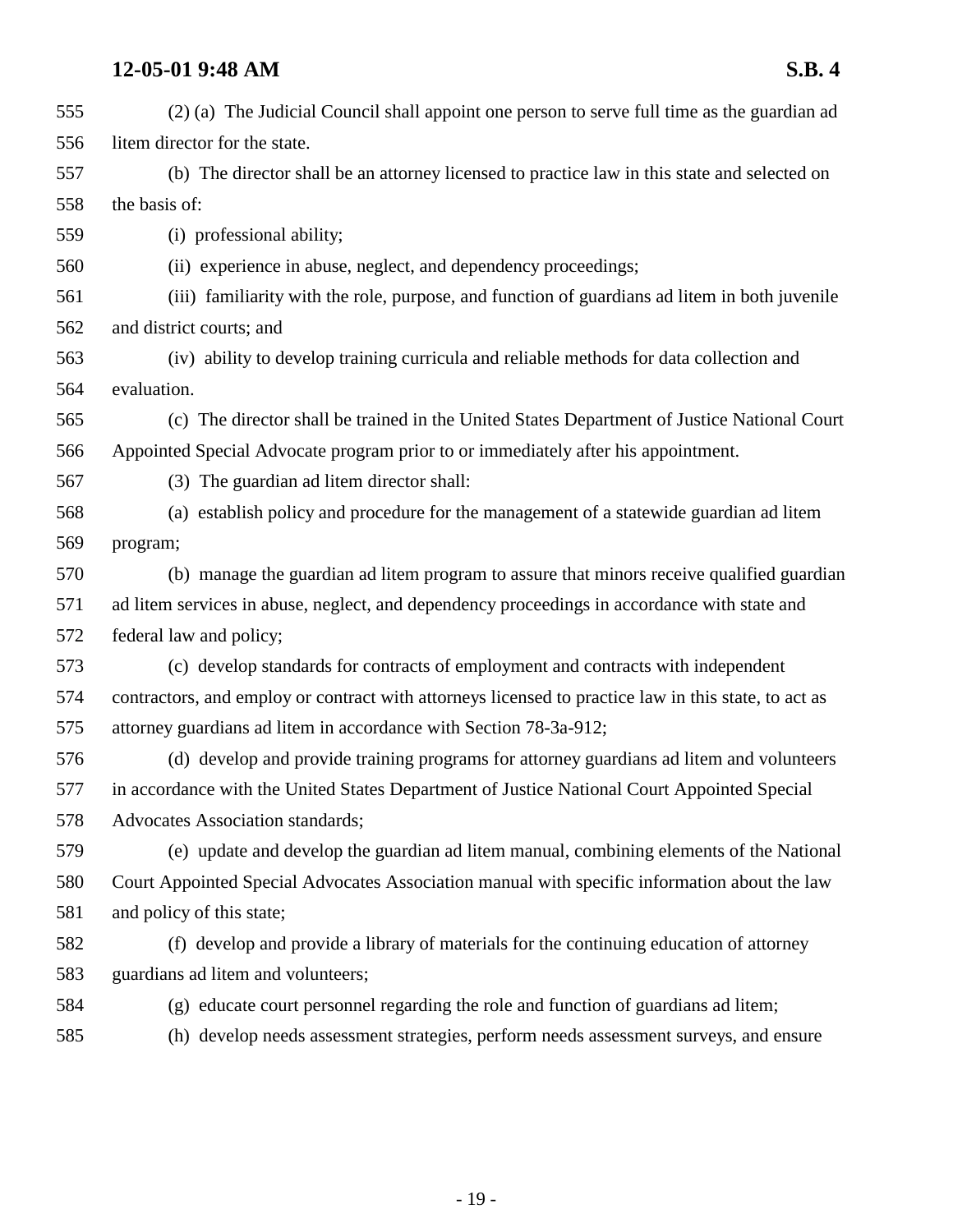587 (i) design and implement evaluation tools based on specific objectives targeted in the 588 needs assessments described in Subsection (3)(h); 589 (i) prepare and submit an annual report to the Judicial Council and the [Health and Human] 590 Services Interim Committee] Child Welfare Legislative Oversight Panel regarding the 591 development, policy, and management of the statewide guardian ad litem program, and the training 592 and evaluation of attorney guardians ad litem and volunteers; 593 (k) hire, train, and supervise investigators; and 594 (l) administer the program of private guardians ad litem established by Section 78-7-45. 595 (4) A contract of employment or independent contract described under Subsection (3)(c) 596 shall provide that attorney guardians ad litem in the second, third, and fourth judicial districts 597 devote their full time and attention to the role of attorney guardian ad litem, having no clients other 598 than the children whose interest they represent within the guardian ad litem program. 599 Section 17. Section **78-3g-102** is amended to read: 600 **78-3g-102. Foster Care Citizen Review Board Steering Committee -- Membership** 601 **-- Chair -- Compensation -- Duties.** 602 (1) There is created within state government the Foster Care Citizen Review Board 603 Steering Committee composed of the following members: 604 (a) a member of the Board of Child and Family Services, within the Department of Human 605 Services, appointed by the chair of that board; 606 (b) the director of the division, or his designee; 607 (c) a juvenile court judge, appointed by the presiding officer of the Judicial Council; 608 (d) a juvenile court administrator, appointed by the administrator of the courts; 609 (e) a representative of the Utah Foster Parents Association, appointed by the president of 610 that organization; 611 (f) a representative of a statewide advocacy organization for children, appointed by the 612 chair of the committee; 613 (g) a representative of an agency or organization that provides services to children who 614 have been adjudicated to be under the jurisdiction of the juvenile court, appointed by the chair of 615 the committee; 616 (h) the guardian ad litem director, appointed pursuant to Section 78-3a-911, or the

586 that guardian ad litem training programs correspond with actual and perceived needs for training;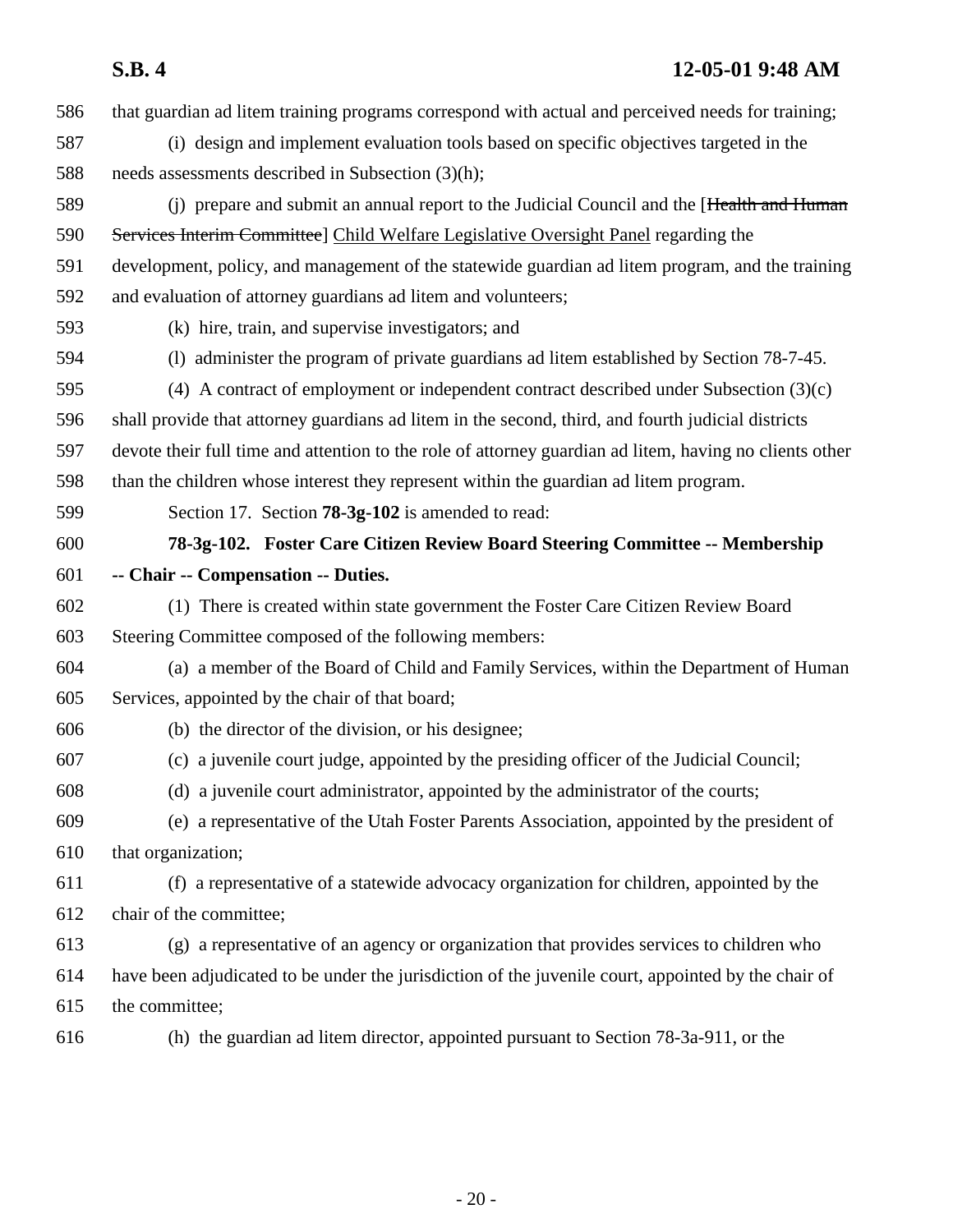617 director's designee;

618 (i) the director or chief of the child protection unit within the Office of the Attorney

619 General, or his designee;

620 (j) one person from each region who is a member of a board, appointed by the chair of the 621 committee; and

622 (k) a private citizen, appointed by the chair of the committee.

623 (2) The persons described in Subsection (1) shall annually elect a chair of the committee 624 from among themselves.

625 (3) A majority of the members of the committee constitutes a quorum. The action of the 626 majority of a quorum represents the action of the committee.

627 (4) (a) Members of the committee who are not government employees shall receive no 628 compensation or benefits for their services, but may receive per diem and expenses incurred in the 629 performance of the member's official duties at the rates established by the Division of Finance 630 under Sections 63A-3-106 and 63A-3-107.

631 (b) State government officer and employee members who do not receive salary, per diem, 632 or expenses from their agency for their service may receive per diem and expenses incurred in the 633 performance of their official duties from the board at the rates established by the Division of 634 Finance under Sections 63A-3-106 and 63A-3-107.

635 (c) Local government members who do not receive salary, per diem, or expenses from the 636 entity that they represent for their service may receive per diem and expenses incurred in the 637 performance of their official duties at the rates established by the Division of Finance under 638 Sections 63A-3-106 and 63A-3-107.

639 (d) Members of the committee may decline to receive per diem and expenses for their 640 services.

641 (5) The committee shall:

642 (a) within appropriations from the Legislature, appoint members of boards in each juvenile 643 court district;

- 644 (b) supervise the recruitment, training, and retention of board members;
- 645 (c) supervise and evaluate the boards;
- 646 (d) establish and approve policies for the boards; and
- 647 (e) submit a report detailing the results of the boards to the [Legislative Health and Human